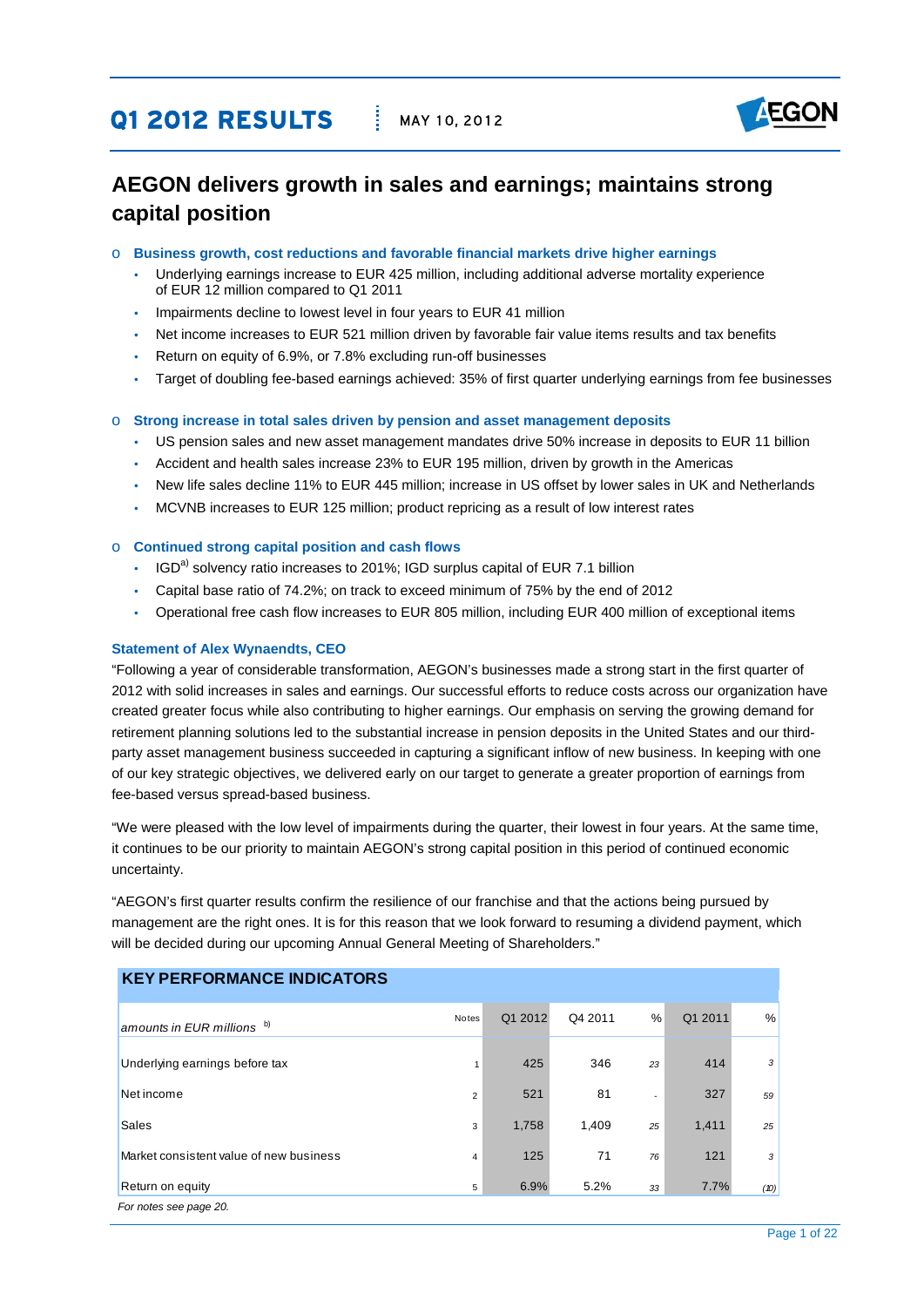

# STRATEGIC HIGHI IGHTS

 $\overline{a}$ 

- o **AEGON details UK pensions reform proposition**
- o **AEGON expands strategic partnership with Liberbank in Spain**
- o **AEGON to delist its common shares from the London Stock Exchange**

# **Sustainable earnings growth with an improved risk-return profile**

AEGON aims to deliver sustainable earnings growth with an improved risk-return profile. The following targets\* have been set by the company:

- Grow underlying earnings before tax on average by 7%-10% per annum between 2010 and 2015.
- Achieve a return on equity of 10%-12% by 2015.
- Increase fee-based earnings to 30%-35% of underlying earnings before tax by 2015.
- Increase normalized operational free cash flow by 30% by 2015 from 2010 level.

AEGON believes it can achieve these targets at the lower end of the target ranges as the economic slowdown adversely affects the company's growth potential.

#### **AEGON's AMBITION**

To be a leader in all its chosen markets by 2015

# **AEGON'S STRATEGIC PRIORITIES**

- o Optimize portfolio
- o Enhance customer loyalty
- o Deliver operational excellence
- o Empower employees

## **AEGON's ambition**

AEGON's aim to be a leader in all of its chosen markets by 2015 is supported by four strategic objectives: Optimize Portfolio, Enhance Customer Loyalty, Deliver Operational Excellence and Empower Employees. These key objectives have been embedded in all AEGON businesses. They provide the strategic framework for the company's ambition to become the most-recommended life insurance and pension provider by customers and distributors, as well as the most-preferred employer in the sector.

### **Optimize portfolio**

In the United Kingdom, AEGON is positioning itself to capture the opportunities presented by pension reform and the introduction of automatic enrolment into pension schemes. In March 2012, AEGON announced it would be working with the National Employment Savings Trust (NEST) Corporation in the United Kingdom to provide integrated auto-enrolment support for employers who want to run an AEGON pension scheme alongside a NEST scheme. Auto-enrolment is expected to increase employer and employee engagement in workplace pension arrangements and AEGON is well placed to offer complementary pension solutions. AEGON is on track to launch a dedicated workplace savings platform solution in mid-2012, as part of its recently launched AEGON Retirement Choices (ARC) platform.

AEGON is also focused on securing strategic distribution agreements in the United Kingdom ahead of the market changes as a result of the Retail Distribution Review and has recently confirmed it has been selected for the restricted advice panel of leading adviser group Sesame Bankhall.

Asia represents a key long-term growth market for AEGON. To fully optimize the prospects for AEGON's businesses throughout the region, all of AEGON's Asian operations are now managed from the company's regional head office in Hong Kong. This allows AEGON to better leverage product and distribution expertise, capture efficiencies, and pursue organic growth of AEGON's franchise in Asia. As of the first quarter of 2012, AEGON has revised its financial reporting to reflect these changes in its organization. Businesses that were previously managed by AEGON Americas are included in the Asia line of business within the "New Markets" segment going forward. The change does not have any impact on consolidated total underlying earnings or net income reported by AEGON.

*\* Main economic assumptions embedded in targets: annual gross equity market return of 9%, 10 year US interest rate of 4.75% in 2016 and EUR/USD rate of 1.35.*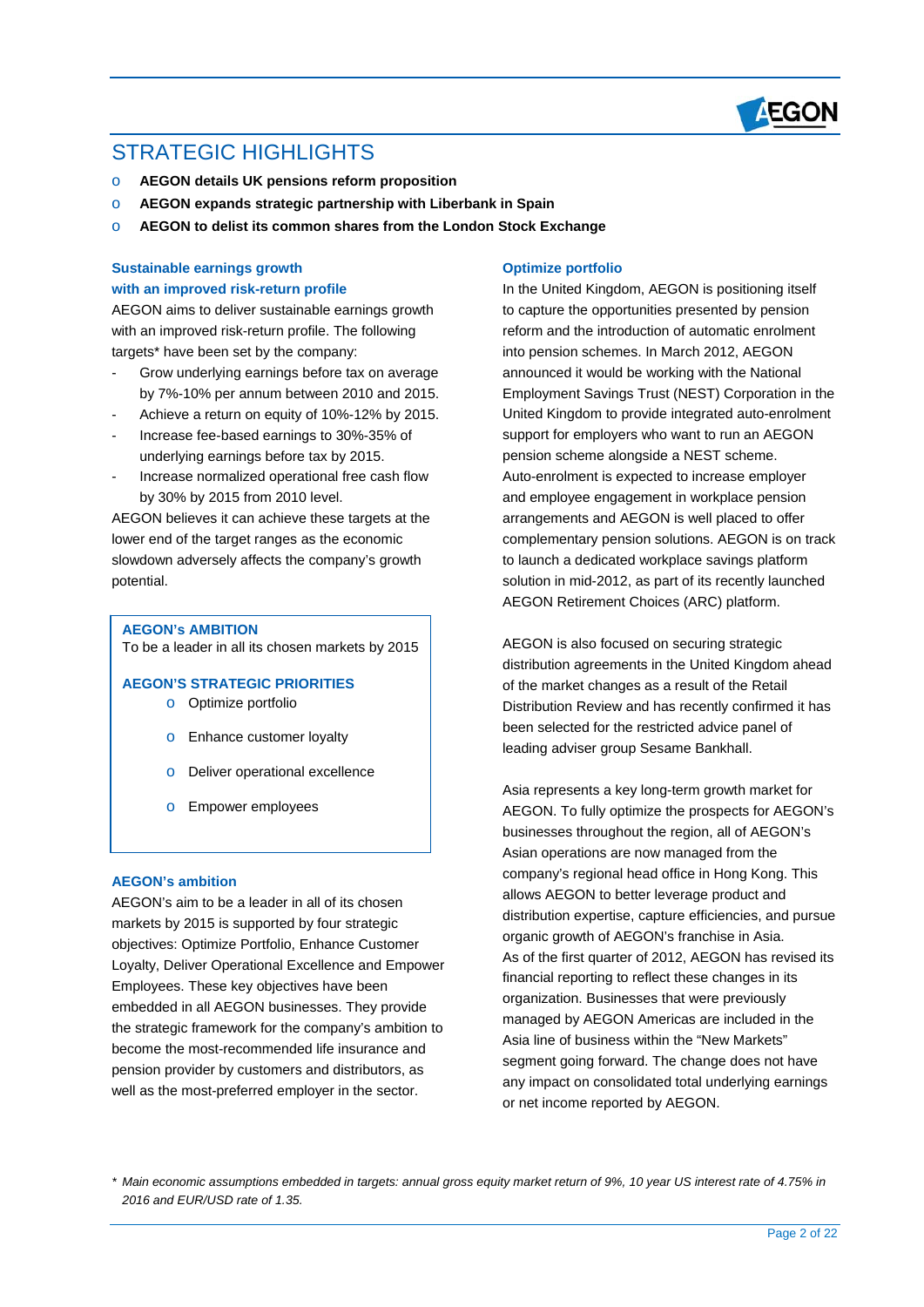

In Spain, AEGON has reached an agreement with Liberbank to expand its long-term life insurance and pension partnership with the acquisition of 50% of Liberbank Vida. In addition to the network of Caja Cantabria, the agreement now also includes the branch networks of Cajastur and Caja Extremadura. The agreement allows AEGON and Liberbank to provide life insurance and pension products to over one million clients through a network of over 700 branch offices.

 $\overline{a}$ 

In India, AEGON Religare has relaunched iTerm, an innovative term life insurance product combining it with a number of optional new riders. The company once again demonstrates its leading position in online sales and expects to sell at least 15 to 20 percent of its policies through online distribution within two years as millions of Indian consumers go online. Since the introduction of iTerm in 2009, over 19,000 policies have been sold online.

AEGON received approval from the Dutch Central Bank (DNB) to set up a second *premiepensioeninstelling* (PPI), a low-cost carrier for individual retirement savings accounts. AEGON's second PPI will provide defined contribution pension solutions for small- and medium-sized enterprises and is complimentary to AEGON's first PPI which specifically targets larger corporations.

#### **Deliver operational excellence**

In the United Kingdom, AEGON has successfully implemented its new operating model and reached its target to reduce operating expenses for its Life and Pension businesses by 25% from 2009 levels. The program to restructure the business delivers GBP 80 million in expense savings, the benefits of which are visible in 2012.

In the Netherlands, AEGON is on track with reorganizing its business to be more agile and better positioned to respond to changing conditions and opportunities in the Dutch market. The reorganization program and other initiatives will result in reducing the cost base for AEGON The Netherlands by EUR 100 million, compared to the cost base for 2010. The cost savings aim to offset pressure on underlying earnings from higher mortgage funding costs, increased longevity provisioning and a declining life insurance back-book. The majority of the cost savings is expected to be achieved in 2012. To date, AEGON has implemented costs savings of EUR 49 million.

### **Delisting from London Stock Exchange**

AEGON will make an application to delist its common shares from the London Stock Exchange (LSE) in the United Kingdom. The volume of AEGON shares traded on the LSE is negligible and does not justify the related expenses. The last trading date will be announced once the application to delist has been accepted by the LSE. AEGON shares will remain listed on Euronext Amsterdam and the New York Stock Exchange.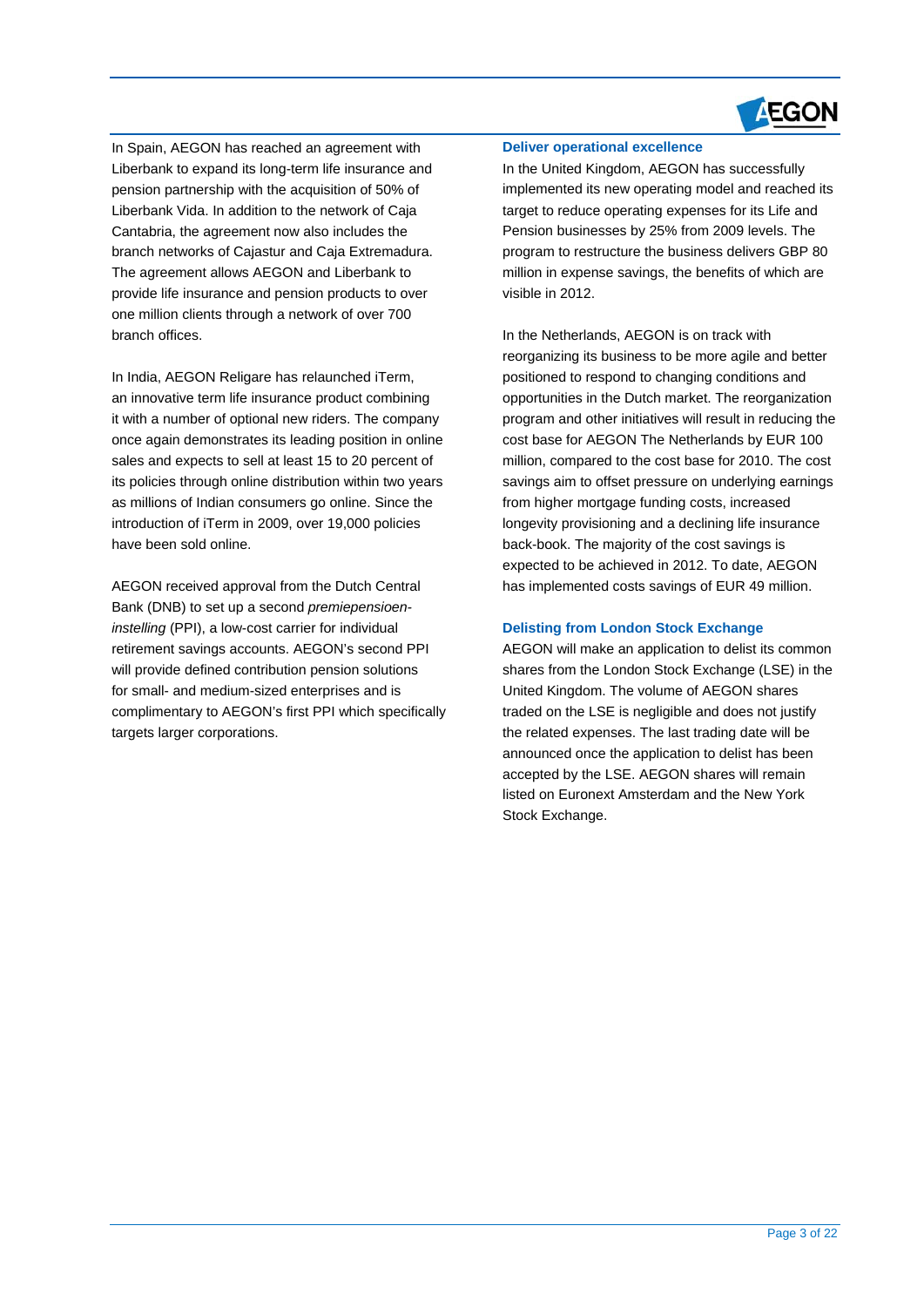

# **FINANCIAL OVERVIEW c)**

 $\overline{a}$ 

| <b>EUR</b> millions                                  | Notes        | Q1 2012  | Q4 2011        | $\%$                     | Q1 2011        | %                        |
|------------------------------------------------------|--------------|----------|----------------|--------------------------|----------------|--------------------------|
|                                                      |              |          |                |                          |                |                          |
| Underlying earnings before tax                       |              |          |                |                          |                |                          |
| Americas                                             |              | 292      | 316            | (8)                      | 336            | (13)                     |
| The Netherlands                                      |              | 79       | 75             | 5                        | 81             | (2)                      |
| United Kingdom                                       |              | 29       | (26)           | $\blacksquare$           | 12             | 142                      |
| New markets                                          |              | 88       | 65             | 35                       | 68             | 29                       |
| Holding and other                                    |              | (63)     | (84)           | 25                       | (83)           | 24                       |
| Underlying earnings before tax                       |              | 425      | 346            | 23                       | 414            | 3                        |
| Fair value items                                     |              | 156      | (20)           |                          | (85)           |                          |
| Realized gains / (losses) on investments             |              | 45       | 49             | (8)                      | 91             | (51)                     |
| Impairment charges                                   |              | (41)     | (94)           | 56                       | (62)           | 34                       |
| Other income / (charges)                             |              | (17)     | (194)          | 91                       | (3)            | $\overline{\phantom{a}}$ |
| Run-off businesses                                   |              | (2)      | 1              |                          | 22             |                          |
| Income before tax                                    |              | 566      | 88             |                          | 377            | 50                       |
| Income tax                                           |              | (45)     | (7)            |                          | (50)           | 10                       |
| Net income                                           |              | 521      | 81             |                          | 327            | 59                       |
|                                                      |              |          |                |                          |                |                          |
| Net income / (loss) attributable to:                 |              |          |                |                          |                |                          |
| Equity holders of AEGON N.V.                         |              | 521      | 79             |                          | 327            | 59                       |
| Non-controlling interests                            |              |          | $\overline{2}$ |                          |                | $\overline{\phantom{a}}$ |
| Net underlying earnings                              |              | 328      | 253            | 30                       | 333            | (2)                      |
|                                                      |              |          |                |                          |                |                          |
| Commissions and expenses                             |              | 1,399    | 1,684          | (17)                     | 1,513          | (8)                      |
| of which operating expenses                          | 11           | 781      | 872            | (D)                      | 837            | (7)                      |
|                                                      |              |          |                |                          |                |                          |
| <b>New life sales</b>                                |              |          |                |                          |                |                          |
| Life single premiums                                 |              | 1,160    | 1,876          | (38)                     | 1,726          | (33)                     |
| Life recurring premiums annualized                   |              | 329      | 311            | 6                        | 328            |                          |
| Total recurring plus 1/10 single                     |              | 445      | 498            | (11)                     | 501            | (11)                     |
|                                                      |              |          |                |                          |                |                          |
| <b>New life sales</b>                                |              |          |                |                          |                |                          |
| Americas                                             | 12           | 120      | 109            | 10                       | 105            | 14                       |
| The Netherlands                                      |              | 32       | 117            | (73)                     | 65             | (51)                     |
| United Kingdom                                       |              | 213      | 189            | $\mathcal{B}$            | 247            | (A)                      |
| New markets                                          | 12           | 80       | 83             | (4)                      | 84             | (5)                      |
| Total recurring plus 1/10 single                     |              | 445      | 498            | (11)                     | 501            | (11)                     |
| New premium production accident and health insurance |              | 195      | 188            | $\overline{4}$           | 159            | 23                       |
| New premium production general insurance             |              | 14       | 13             | 8                        | 13             | 8                        |
|                                                      |              |          |                |                          |                |                          |
| Gross deposits (on and off balance)                  |              |          |                |                          |                |                          |
| Americas                                             | 12           | 7,392    | 5,009          | 48                       | 5,629          | 31                       |
| The Netherlands                                      |              | 560      | 560            | $\overline{\phantom{a}}$ | 462            | 21                       |
| United Kingdom                                       |              | 8        | 9              | (11)                     | 19             | (58)                     |
| New markets                                          | 12           | 3,083    | 1,522          | 103                      | 1,267          | 143                      |
| <b>Total gross deposits</b>                          |              | 11,043   | 7,100          | 56                       | 7,377          | 50                       |
|                                                      |              |          |                |                          |                |                          |
| Net deposits (on and off balance)                    |              |          |                |                          |                |                          |
| Americas                                             | $\mathbf{r}$ | 1,061    | (886)          | $\sim$                   | (233)          |                          |
| The Netherlands                                      |              | (185)    | (160)          | (16)                     | (115)          | (61)                     |
| United Kingdom                                       |              | (1)      | 1              | $\overline{\phantom{a}}$ | $\overline{2}$ | $\overline{\phantom{a}}$ |
| New markets                                          | 12           | 1,364    | 108            |                          | (1,719)        | $\overline{\phantom{a}}$ |
| Total net deposits excluding run-off businesses      |              | 2,239    | (937)          | $\overline{\phantom{a}}$ | (2,065)        | $\overline{\phantom{a}}$ |
| Run-off businesses                                   |              | (1, 160) | (611)          | (90)                     | (880)          | (32)                     |
| <b>Total net deposits</b>                            |              | 1,079    | (1,548)        |                          | (2, 945)       |                          |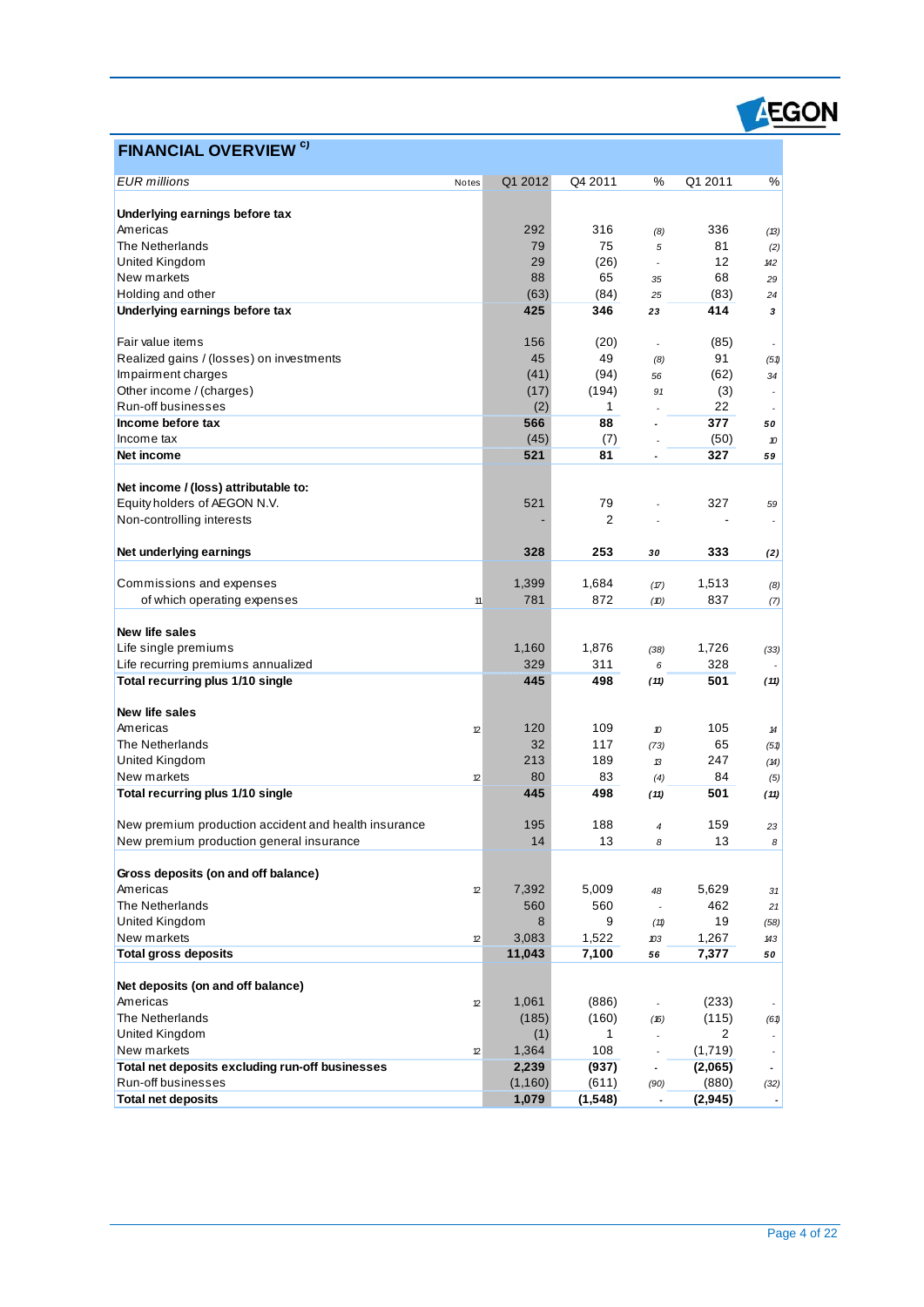

# OPERATIONAL HIGHLIGHTS

## **Underlying earnings before tax**

 $\overline{a}$ 

AEGON's underlying earnings before tax increased 3% compared with the first quarter 2011 to EUR 425 million in the first quarter of 2012. This increase is the result of a strong delivery on cost reduction programs, higher fee-based earnings due to favorable equity markets and favorable currency movements. Earnings were negatively impacted by adverse mortality experience and lower fixed annuity earnings in the Americas, and in the Netherlands by poor morbidity experience.

Underlying earnings from the Americas amounted to EUR 292 million. The 13% decrease compared to the first quarter of 2011 is primarily due to unfavorable mortality results (EUR 12 million) and lower fixed annuity earnings, as the product is de-emphasized, partly offset by higher fee-based earnings. In addition, earnings were impacted by recurring charges for Corporate Center expenses (EUR 7 million) and an increase in employee benefit expenses (EUR 10 million).

In the Netherlands, underlying earnings decreased 2% to EUR 79 million. The decline was mainly the result of adverse claim experience on disability products in the non-life business offset by a higher contribution from AEGON's growing Dutch mortgage loan portfolio.

In the United Kingdom, underlying earnings more than doubled to EUR 29 million. The strong improvement in earnings was driven by the successful implementation of the cost reduction program in AEGON's businesses in the United Kingdom and the non-recurrence of exceptional charges recorded in the previous year.

Underlying earnings from New Markets increased 29% to EUR 88 million. The increase was mainly the result of higher underlying earnings at AEGON Asset Management as a result of the effects of growth, increased fees and phasing of expenses, only partly offset by lower underlying earnings from Central & Eastern Europe and Variable Annuities Europe.

Total holding costs decreased 24% to EUR 63 million as part of AEGON's Corporate Center expenses are now charged to the operating units. This change reflects the various services and support provided by the Corporate Center to operating units. The first quarter 2012 charge to operating units amounted to EUR 16 million.

### **Net income**

All operating units contributed positively to net income in the first quarter 2012. The increase to EUR 521 million was driven by higher underlying earnings, favorable results on fair value items and lower impairments.

#### **Fair value items**

The results from fair value items increased to EUR 156 million. These positive results mainly related to alternative asset performance in the Americas, the guarantee portfolio in the Netherlands and derivates in the holding.

#### **Realized gains on investments**

In the first quarter, realized gains on investments amounted to EUR 45 million and were the result of normal trading in the investment portfolio.

#### **Impairment charges**

Impairments decreased to EUR 41 million, the lowest amount in four years. Impairments continue to be primarily linked to residential mortgage-backed securities in the United States.

## **Other charges**

Other charges amounted to EUR 17 million and consisted mainly of a EUR 17 million charge related to the full year 2012 Hungarian bank tax. Restructuring charges in the Netherlands (EUR 3 million) and AEGON Asset Management (EUR 1 million) were offset by income related to policyholder tax of EUR 6 million.

### **Run-off businesses**

The results of run-off businesses amounted to a loss of EUR 2 million as positive results for BOLI/COLI (EUR 17 million) were offset by a loss on the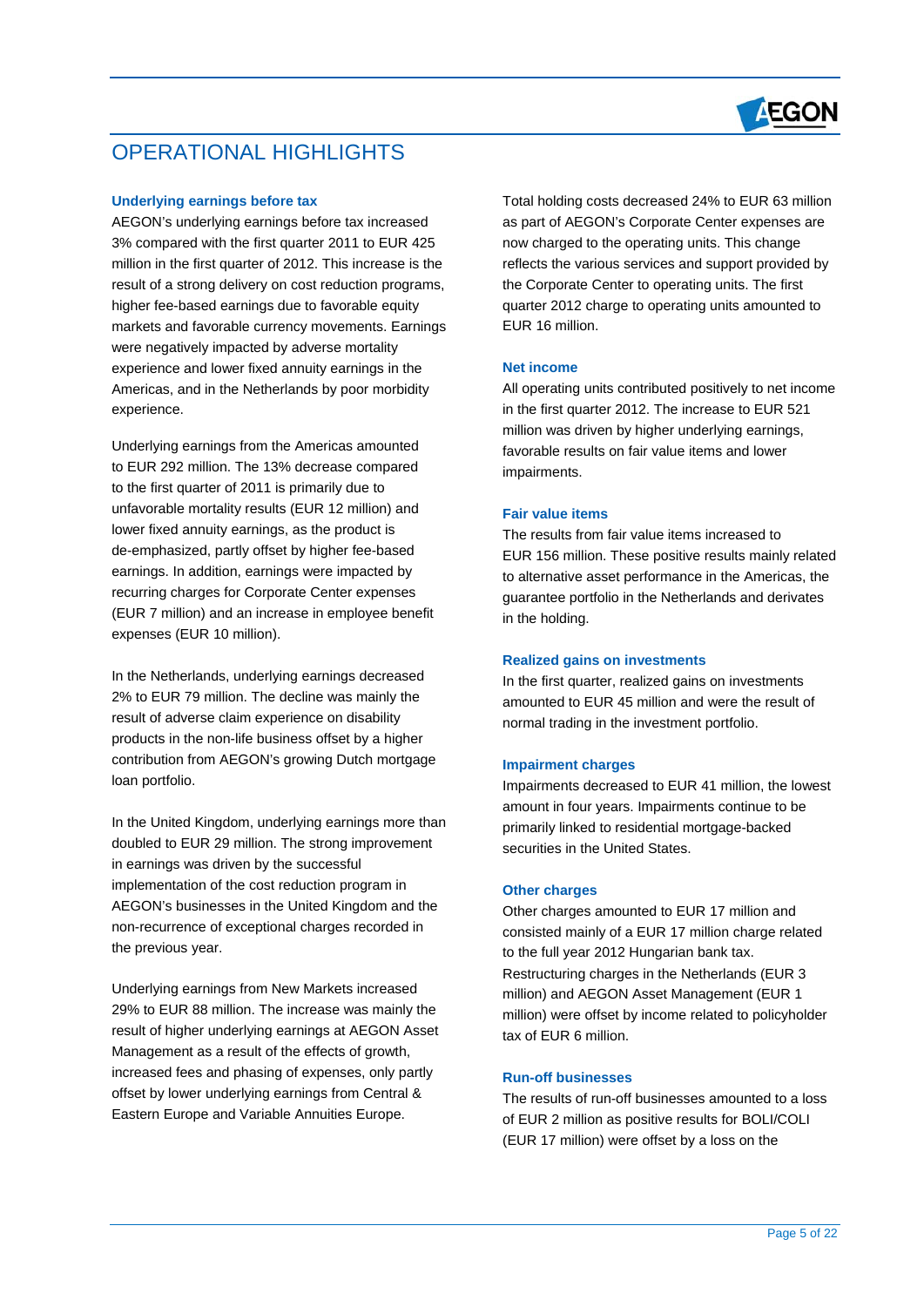

institutional spread-based business (EUR 7 million) and the amortization of the prepaid cost of reinsurance asset related to the divestment of the life reinsurance activities (EUR 9 million).

#### **Income tax**

 $\overline{a}$ 

Income tax amounted to a charge of EUR 45 million in the first quarter, including a benefit of EUR 51 million related to the run-off of the company's institutional spread-based activities in Ireland. Also, a EUR 27 million tax benefit was recorded in the United Kingdom as a result of an announced tax rate reduction and the Netherlands reported a tax benefit of EUR 19 million resulting from a settlement.

#### **Return on equity**

Higher average shareholders' equity excluding revaluation reserves and lower net underlying earnings compared with the first quarter 2011, resulted in a return on equity of 6.9% for the first quarter 2012. Return on equity excluding the run-off businesses amounted to 7.8% over the same period.

#### **Operating expenses**

In the first quarter, operating expenses decreased 7% to EUR 781 million as a result of cost savings, lower restructuring charges and divestments.

#### **Sales and deposits**

AEGON's total sales increased 25% to EUR 1.8 billion. Increased new life sales in the Americas were offset by lower sales in the United Kingdom and the Netherlands. Strong gross deposits were particularly driven by pension deposits in the Americas and good performance in both the retail and institutional segments of AEGON Asset Management. New premium production for accident and health also increased strongly, mainly driven by travel insurance in the United States.

# **Market consistent value of new business**

AEGON manages its business on an economic framework basis, meaning that it prices its products based on hedgeable market circumstances, versus assumptions about future economic conditions. As of the first quarter of 2012, AEGON starts disclosing the market consistent value of new business on a quarterly basis. At the same time, the publication of value of new business on the company's traditional embedded value basis is being discontinued.

Compared with the first quarter of 2011, the market consistent value of new business increased slightly to EUR 125 million. Higher profitability in the annuity business in the United Kingdom and a higher contribution from mortgage loans in the Netherlands were partially offset by a decrease in value of new business in the Americas due to lower interest rates.

#### **Revenue-generating investments**

Revenue-generating investments rose 3% compared with year-end 2011 to EUR 437 billion at March 31, 2012. The increase as a result of net inflows and the effect of higher equity markets on unit-linked and off balance sheet assets was partly offset by outflows from run-off businesses and fixed annuities.

#### **Capital management**

AEGON's core capital excluding revaluation reserves amounted to EUR 17.7 billion, equivalent to 74.2%<sup>6</sup> of the company's total capital base at March 31, 2012. AEGON is on track to reach a capital base ratio of at least 75% by the end of 2012.

Shareholders' equity increased to EUR 21.3 billion. The increase was a result of first quarter's net income and an increase in the revaluation reserves partly offset by a decline in the value of the US dollar against the euro.

# **REVENUE-GENERATING INVESTMENTS** Mar. 31, Dec. 31, 2012 2011 % **Revenue-generating investments (total) 436,753 423,518** *3* Investments general account 140,770 144,079 *(2)* Investments for account of policyholders 149,501 142,529 5 Off balance sheet investments third parties 146,482 136,910 7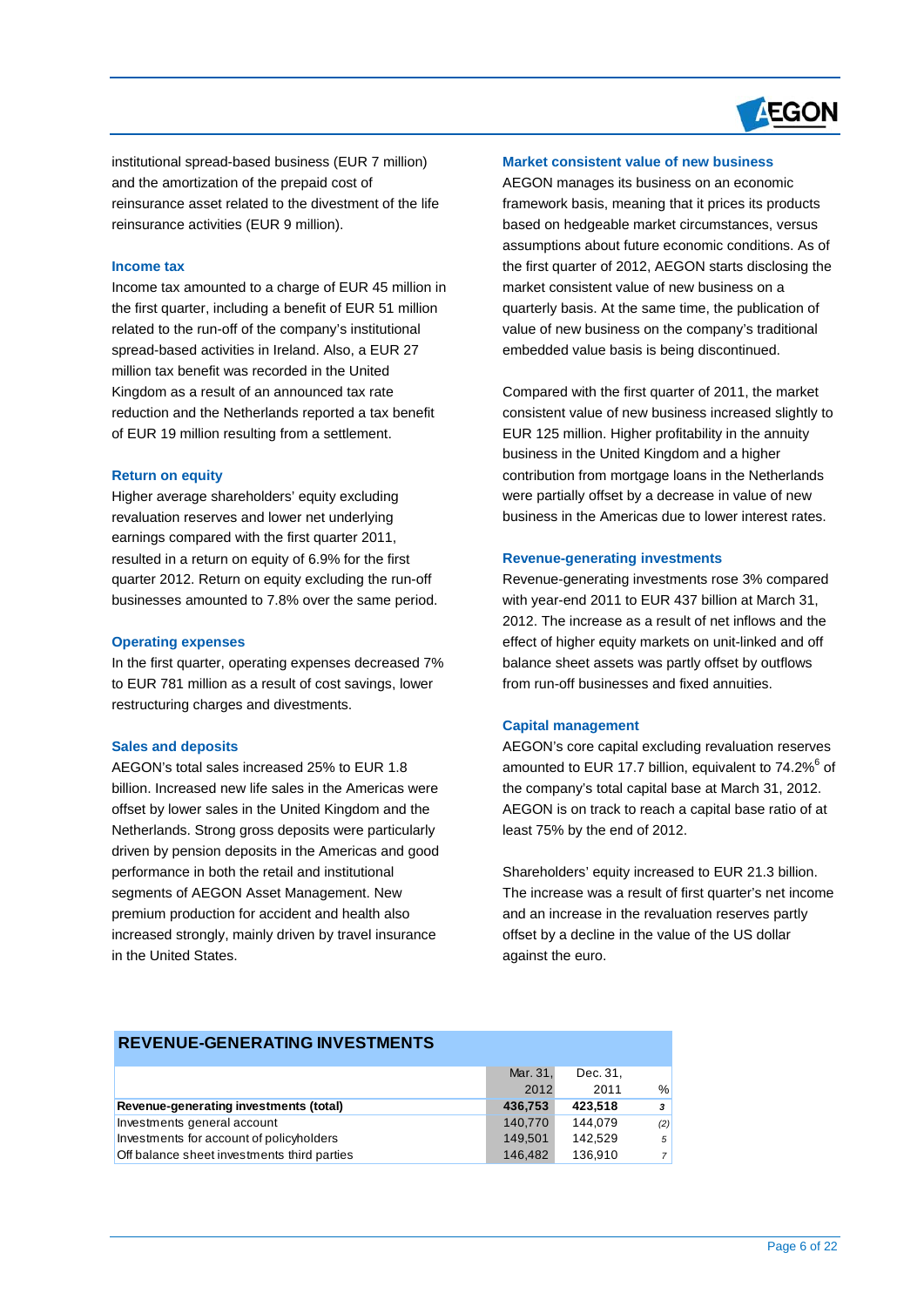

The revaluation reserves increased slightly to EUR 3.6 billion during the first quarter mainly the result of a tightening of credit spreads.

 $\overline{a}$ 

In addition, the foreign currency translation reserves declined, primarily the result of a strengthening of the euro against the US dollar. Shareholders' equity per common share, excluding preference capital, amounted to EUR 10.18 at March 31, 2012.

At the end of the first quarter 2012, excess capital in the holding amounted to EUR 1.4 billion. AEGON aims to maintain at least 1.5 times holding expenses as a buffer at the holding, in 2012 equivalent to approximately EUR 750 million.

At March 31, 2012, AEGON's Insurance Group Directive (IGD) ratio was 201%, an increase from the level of 195% at the end of 2011. Measured on a local solvency basis, the Risk Based Capital (RBC) ratio in the United States remained level at ~445%, the IGD ratio in the Netherlands increased to ~210%, while the Pillar I ratio in the United Kingdom was ~135% at the end of the first quarter 2012.

In May, AEGON completed the sale of EUR 667 million of SAECURE 11 notes. The transaction included a USD 600 million tranche of USD denominated residential mortgage-backed securities (RMBS) placed with US investors. With this transaction, AEGON is further diversifying its RMBS investor base outside Europe.

AEGON believes the successful placement is a recognition by US investors that Dutch RMBS notes are regarded as high-quality and that AEGON's SAECURE program is acknowledged as a top-tier program in the Dutch RMBS market. The net proceeds will be used to refinance part of the existing Dutch mortgage loan portfolio of AEGON.

# **Cash flows**

AEGON aims to deliver sustainable cash flows and has announced its intention to improve operational free cash flow from its 2010 normalized level of EUR 1.0-1.2 billion per annum by 30% by 2015. AEGON's subsidiaries generated EUR 805 million in operational free cash flows during the first quarter. Operational free cash flows were positively impacted by favorable interest rate movements and rising equity markets. Excluding exceptional items of approximately EUR 400 million, operational free cash flows totaled EUR 405 million. Operational free cash flows represent distributable earnings generation of the business units. The impact of capital preservation initiatives is not included in the reported operational free cash flows.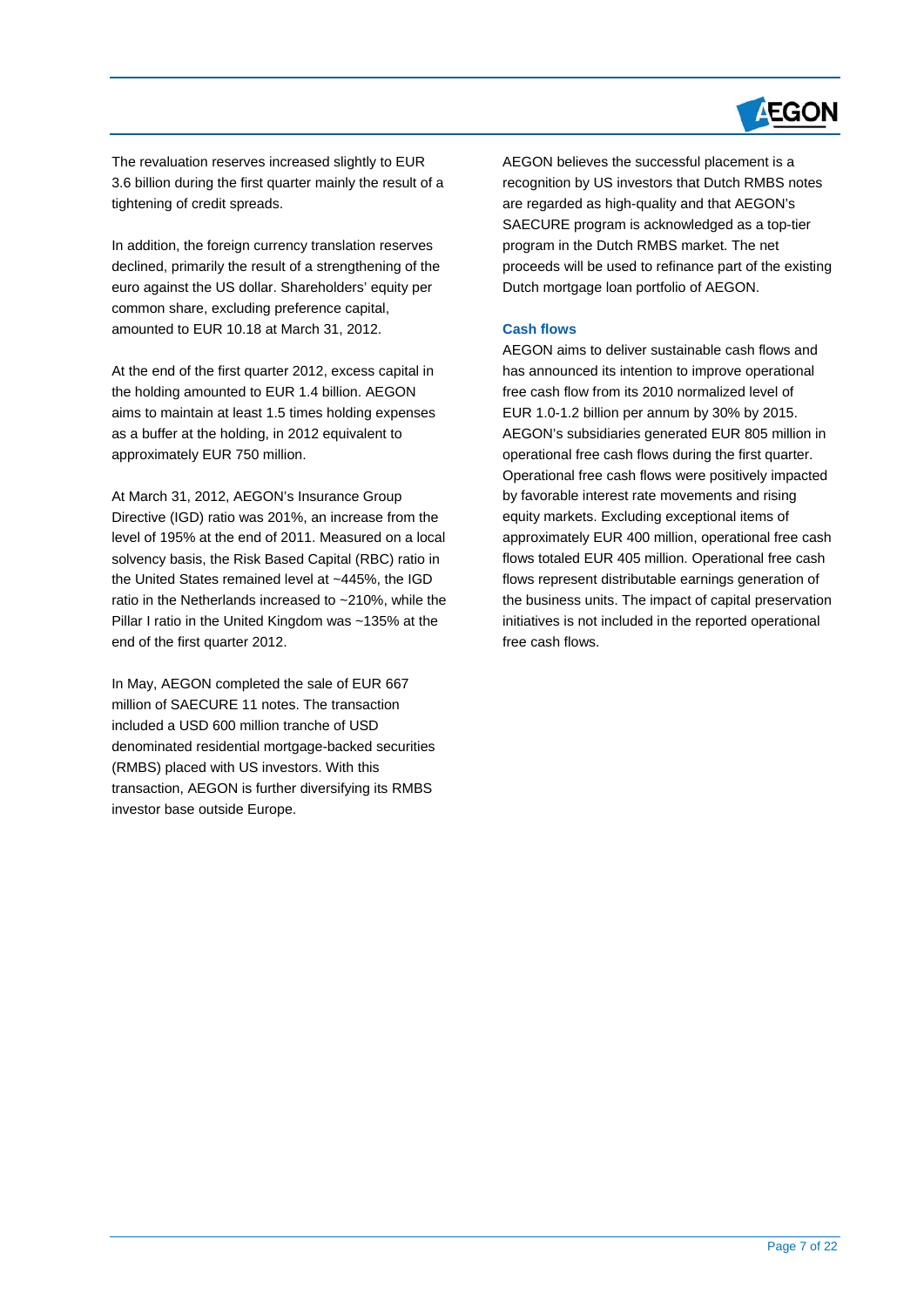

# APPENDIX I • Americas • The Netherlands • United Kingdom • New Markets

| <b>EUR millions</b>                                   | Americas | <b>The</b><br>Netherlands | <b>United</b><br>Kingdom | <b>New</b><br><b>Markets</b> | Holding,<br>other<br>activities &<br>eliminations | <b>Total</b> |
|-------------------------------------------------------|----------|---------------------------|--------------------------|------------------------------|---------------------------------------------------|--------------|
|                                                       |          |                           |                          |                              |                                                   |              |
| Underlying earnings before tax by line of business    |          |                           |                          |                              |                                                   |              |
| Life                                                  | 102      | 56                        | 17                       | 38                           | $\overline{\phantom{a}}$                          | 213          |
| Individual savings and retirement products            | 126      |                           |                          | (4)                          |                                                   | 122          |
| Pensions                                              | 62       | 21                        | 13                       | 1                            |                                                   | 97           |
| Non-life                                              |          | (5)                       |                          | 12                           |                                                   | 8            |
| <b>Distribution</b>                                   |          | 7                         | (1)                      |                              |                                                   | 6            |
| Asset Management                                      |          |                           |                          | 29                           |                                                   | 29           |
| Other                                                 |          |                           |                          |                              | (64)                                              | (64)         |
| Share in underlying earnings before tax of associates | 2        |                           | $\overline{\phantom{a}}$ | 12                           |                                                   | 14           |
| Underlying earnings before tax                        | 292      | 79                        | 29                       | 88                           | (63)                                              | 425          |
| Fair value items                                      | 64       | 42                        | (2)                      | 7                            | 45                                                | 156          |
| Realized gains / (losses) on investments              | 9        | 34                        |                          | 2                            |                                                   | 45           |
| Impairment charges                                    | (30)     | (3)                       |                          | (4)                          | (4)                                               | (41)         |
| Other income / (charges)                              | (1)      | (3)                       | 6                        | (18)                         | (1)                                               | (17)         |
| Run-off businesses                                    | (2)      |                           |                          |                              |                                                   | (2)          |
| Income before tax                                     | 332      | 149                       | 33                       | 75                           | (23)                                              | 566          |
| Income tax                                            | (53)     | (8)                       | 13                       | (27)                         | 30                                                | (45)         |
| Net income                                            | 279      | 141                       | 46                       | 48                           | $\overline{7}$                                    | 521          |
| Net underlying earnings                               | 208      | 62                        | 48                       | 59                           | (49)                                              | 328          |

# **FINANCIAL OVERVIEW, Q1 2012 GEOGRAPHICALLY c)**

 $\overline{a}$ 

| <b>EMPLOYEE NUMBERS</b>                                     |                  |                    |
|-------------------------------------------------------------|------------------|--------------------|
|                                                             | Mar. 31,<br>2012 | Dec. $31.$<br>2011 |
| Employees excluding agents<br>Agents                        | 22,132<br>2,936  | 22,249<br>3,039    |
| Total number of employees excluding Associates              | 25,068           | 25,288             |
| AEGON's share of employees (including agents) in Associates | 2,908            | 3,982              |
| Total                                                       | 27,976           | 29,270             |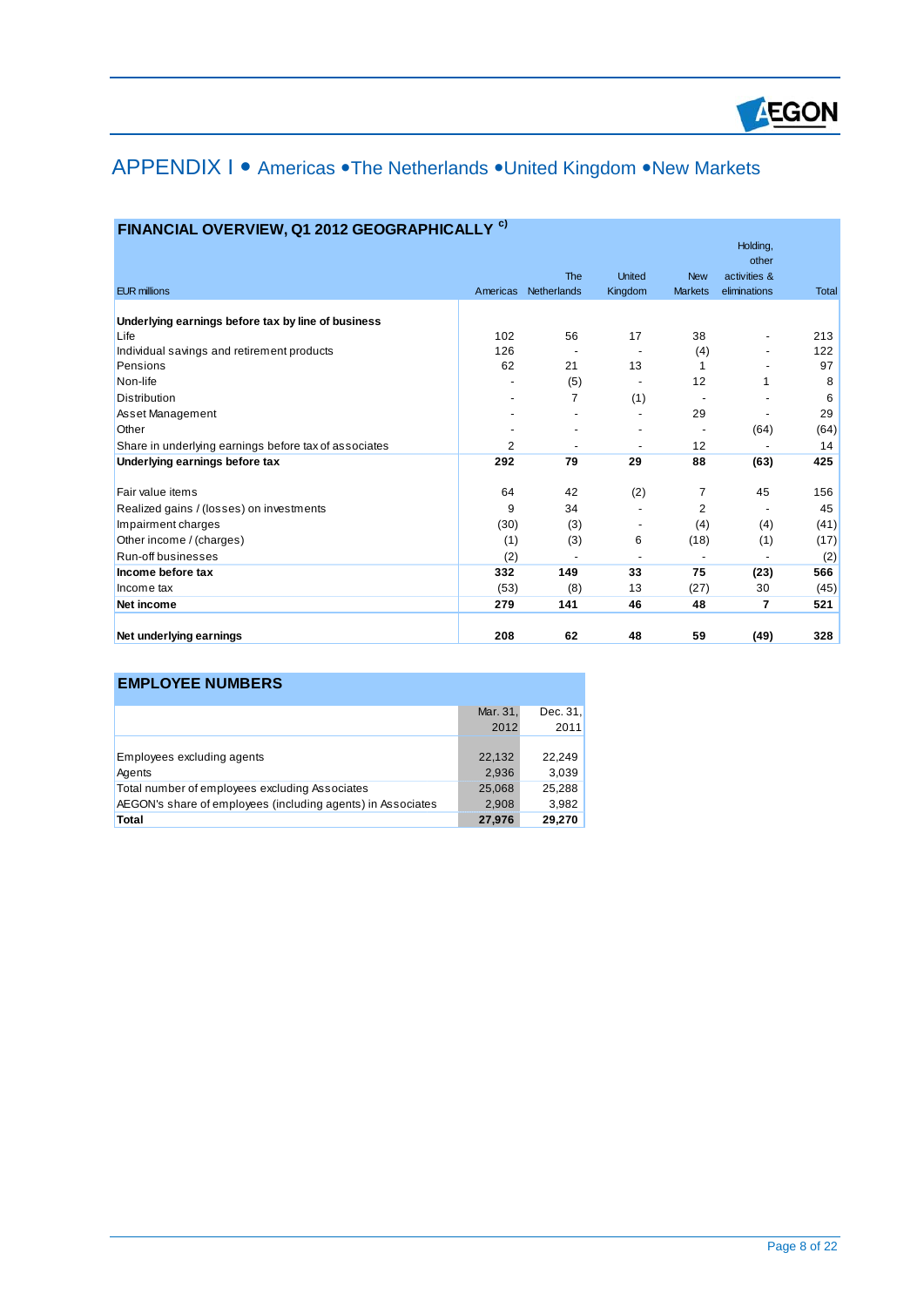

# AMERICAS

 $\overline{a}$ 

- o **Underlying earnings before tax amount to USD 383 million, impacted by adverse mortality experience**
- o **Net income increases to USD 366 million, driven by positive fair value items and lower impairments**
- o **Strong sales of life insurance and accident & health at USD 157 million and USD 231 million respectively**
- o **Gross deposits of USD 9.7 billion up 26% driven by continued strong pension deposits**

# **Underlying earnings before tax**

Underlying earnings from the Americas in the first quarter 2012 amounted to USD 383 million. The decrease compared to the first quarter of 2011 is primarily due to unfavorable mortality results (USD 16 million) partly offset by higher fee-based earnings. In addition, earnings were impacted by recurring charges for Corporate Center expenses of USD 9 million and an increase of USD 13 million in employee benefit expenses.

- Earnings from Life & Protection in the Americas amounted to USD 128 million. Compared with Q1 2011, earnings included USD 16 million of higher mortality claims.
- Individual Savings & Retirement earnings decreased to USD 163 million. Earnings from variable annuities improved to USD 97 million as a result of higher account balances. Fixed annuity earnings decreased to USD 62 million as a result of declining asset balances as the product is deemphasized.
- Earnings from Employer Solutions & Pensions remained level at USD 81 million as the effect of growth in account balances was offset by increased benefit plan and Corporate Center expenses.
- Canada earnings decreased to USD 8 million, while earnings from Latin America amounted to USD 3 million.

# **Net income**

Net income from AEGON's businesses in the Americas increased to USD 366 million in the first quarter. The main drivers were positive results from fair value items and lower impairments, partly offset by a decrease in underlying earnings, a decline in results from run-off businesses and lower realized gains on investments.

Results from fair value items amounted to USD 83 million for the quarter. Alternative asset performance was USD 158 million above its expected return, mainly driven by a significant change in the valuation of a fund containing mineral rights. In addition, credit derivatives gained USD 54 million as a result of credit spread tightening. The macro hedge loss of USD 108 million reflected the strong increase in equity markets during the quarter and the continued low interest rate environment.

Gains on investments of USD 12 million were realized as a result of normal trading activity. Net impairments amounted to USD 39 million, the lowest amount in four years. Impairments continue to be primarily linked to US residential mortgage-backed securities.

The results of run-off businesses amounted to a loss of USD 3 million. The loss on the institutional spreadbased business and the amortization of the prepaid cost of reinsurance asset related to the divestment of the life reinsurance activities was partly offset by positive results from BOLI/COLI.

Net income included a net tax expense of USD 69 million in the first quarter, including a tax benefit of USD 34 million related to the run-off of the company's institutional spread-based activities in Ireland.

# **Return on capital**

In the first quarter 2012, the return on average capital, excluding revaluation reserves, invested in AEGON's business in the Americas amounted to 5.6%. Excluding the capital allocated to the run-off businesses, the return on capital in the Americas would have amounted to 6.6%. Return on capital of AEGON's businesses excludes the benefit of leverage at the holding.

#### **Operating expenses**

Operating expenses decreased 1% to USD 478 million, primarily due to the divestiture of Transamerica Reinsurance and the wind down of the BOLI/COLI activities. Excluding restructuring charges, run-off activities, employee benefit plan expenses and the Corporate Center cost allocation, operating expenses increased 1%.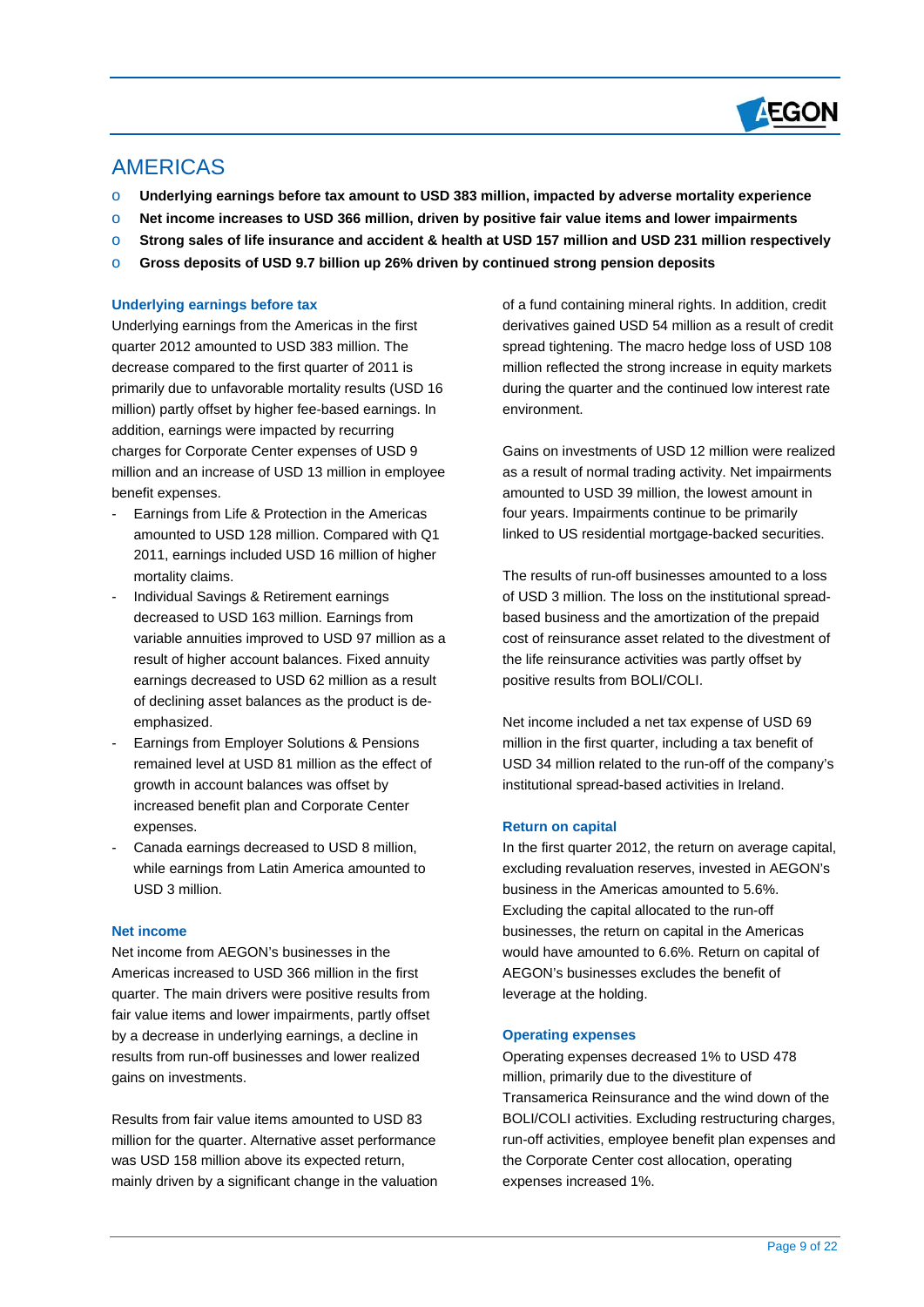

## **Sales and desposits**

 $\overline{a}$ 

New life sales increased 10% to USD 157 million, primarily driven by strong indexed universal life sales as the product was recently launched into the brokerage channel. New premium production for accident & health insurance increased to USD 231 million, mainly the result of increased travel insurance sales.

Gross deposits increased to USD 9.7 billion as a result of higher takeover deposits in the retirement plan space and increased stable value deposits. Variable annuity sales continued to be strong, despite a re-pricing of the company's variable annuity offerings reflecting the current low interest rate environment and subsequent higher hedging costs in its riders.

Net deposits increased to USD 1.4 billion in the first quarter – excluding run-off businesses. AEGON's core growth areas of variable annuities and pensions recorded net inflows of USD 0.4 billion and USD 2.3 billion respectively, which were partly offset by fixed annuity outflows of USD 0.6 billion. AEGON is de-emphasizing sales of fixed annuities as part of a strategic repositioning and incurs net outflows as a result.

### **Market consistent value of new business**

In view of the fact that interest rates declined sharply in the third quarter of 2011, AEGON has actively repriced products and slowed down sales of unprofitable business in order to meet its return targets. As a result, a decline in the market consistent value of new business was mitigated and amounted to USD 62 million in the first quarter 2012. A strong contribution from the pensions business was more than offset by lower value of new business on certain universal life insurance and variable annuity products compared to the first quarter of 2011.

#### **Revenue-generating investments**

Revenue-generating investments amounted to USD 327 billion at March 31, 2012, an increase of 3% compared with year-end 2011. The decrease in general account assets as a result of outflows from the run-off businesses and fixed annuities was more than offset by net inflows and the effect of higher equity markets on unit-linked and off balance sheet assets.

# **REVENUE-GENERATING INVESTMENTS**

|                                             | Mar. 31, | Dec. 31. |               |
|---------------------------------------------|----------|----------|---------------|
|                                             | 2012     | 2011     | $\frac{0}{0}$ |
| Revenue-generating investments (total)      | 326,661  | 315.791  | $\mathbf{3}$  |
| Investments general account                 | 114.117  | 116.283  | (2)           |
| Investments for account of policyholders    | 86.279   | 80.137   | 8             |
| Off balance sheet investments third parties | 126.265  | 119.371  | 6             |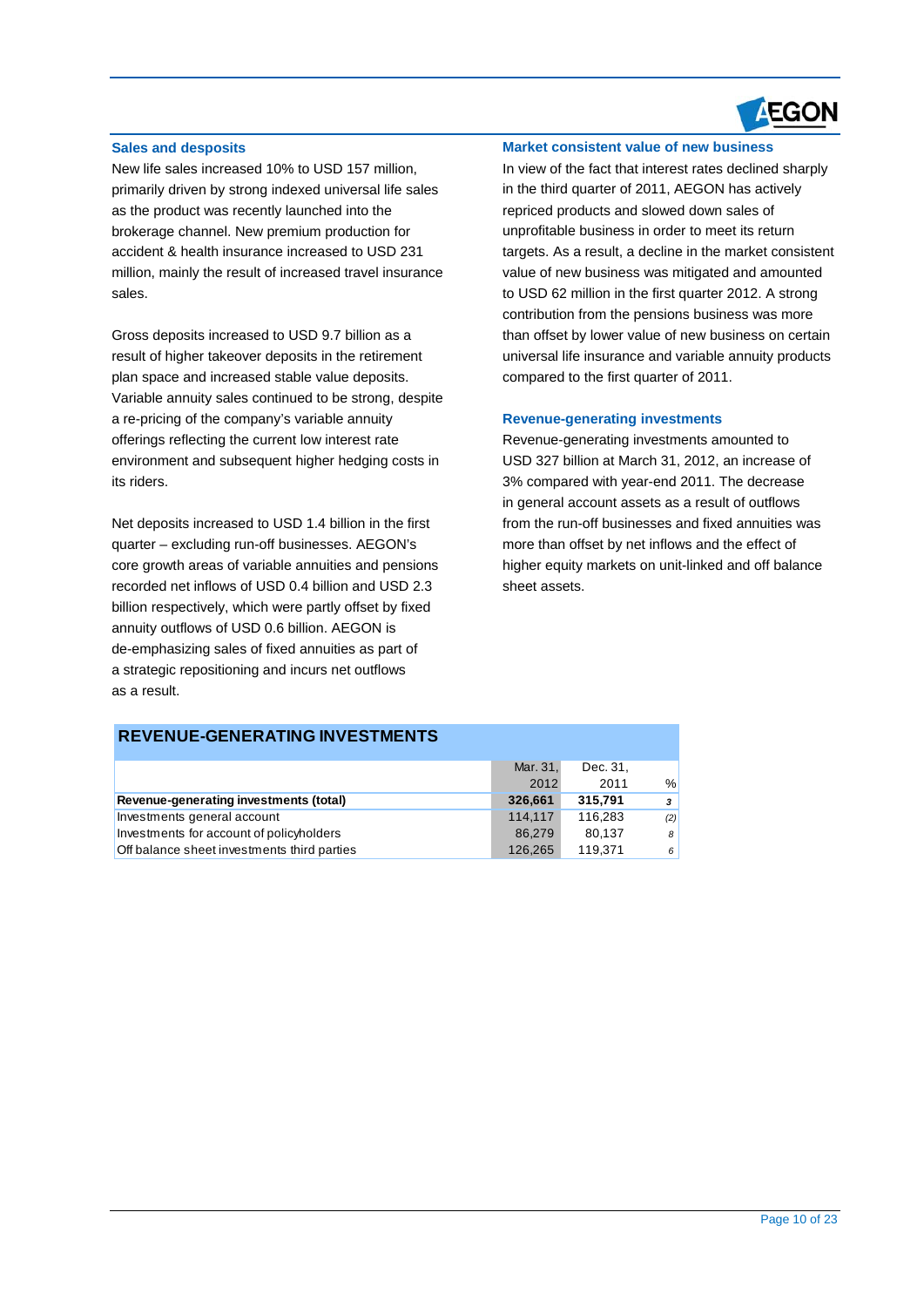| <b>USD millions</b><br>Q4 2011<br>%<br>Q1 2011<br>%<br>Q1 2012<br>Notes<br>Underlying earnings before tax by line of business<br>128<br>154<br>Life and protection<br>180<br>(17)<br>(29)<br>58<br><b>Fixed annuities</b><br>62<br>90<br>$\overline{7}$<br>(31)<br>97<br>121<br>93<br>Variable annuities<br>(20)<br>$\overline{4}$<br>$\overline{4}$<br>Retail mutual funds<br>5<br>6<br>(20)<br>(33)<br>163<br>184<br>189<br>Individual savings and retirement products<br>(11)<br>(14)<br>Employer solutions & pensions<br>81<br>83<br>81<br>(2)<br>Canada<br>8<br>4<br>11<br>100<br>(27)<br>3<br>Latin America<br>1<br>(2)<br>200<br>383<br>426<br>Underlying earnings before tax<br>459<br>(10)<br>(17)<br>Fair value items<br>83<br>(189)<br>(17)<br>٠<br>12<br>7<br>34<br>Realized gains / (losses) on investments<br>71<br>(65)<br>(39)<br>(87)<br>Impairment charges<br>(80)<br>51<br>55<br>Other income / (charges)<br>(1)<br>(50)<br>98<br>Run- off businesses<br>(3)<br>30<br>1<br>٠<br>Income before tax<br>435<br>108<br>426<br>$\overline{\mathbf{c}}$<br>ä,<br>(69)<br>Income tax<br>13<br>(76)<br>9<br>121<br>Net income<br>366<br>350<br>5<br>Net income / (loss) attributable to:<br>121<br>Equity holders of AEGON N.V.<br>366<br>350<br>5<br>301<br>Net underlying earnings<br>273<br>337<br>(9)<br>(19)<br>Commissions and expenses<br>1,055<br>1,347<br>1,186<br>(22)<br>(11)<br>478<br>481<br>of which operating expenses<br>481<br>(1)<br>(1)<br>New life sales<br>12<br>43<br>100<br>Life single premiums<br>65<br>51<br>(35)<br>Life recurring premiums annualized<br>150<br>144<br>133<br>$\overline{4}$<br>13<br>157<br>Total recurring plus 1/10 single<br>148<br>143<br>6<br>10<br>116<br>Life & protection<br>124<br>110<br>$\overline{7}$<br>13<br>5<br>Employer solutions & pensions<br>9<br>6<br>80<br>50<br>Canada<br>15<br>17<br>14<br>(7)<br>(18)<br>Latin America<br>10<br>12<br>10<br>(17)<br>157<br>148<br>Total recurring plus 1/10 single<br>143<br>6<br>10<br>231<br>233<br>189<br>New premium production accident and health insurance<br>(1)<br>22<br>Gross deposits (on and off balance) by line of business<br>12<br>Life & protection<br>4<br>3<br>3<br>(25)<br><b>Fixed annuities</b><br>91<br>72<br>83<br>26<br>10<br>Variable annuities<br>1,396<br>1,214<br>1,179<br>(13)<br>3<br>627<br>Retail mutual funds<br>754<br>775<br>20<br>(3)<br>Individual savings & retirement products<br>2,059<br>2,095<br>2,037<br>(2)<br>$\mathbf{1}$<br>Employer solutions & pensions<br>7,544<br>4,517<br>5,554<br>67<br>36<br>Canada<br>74<br>82<br>97<br>(10)<br>(24)<br>Latin America<br>$\overline{4}$<br>4<br>9,684<br>6,702<br>7,691<br><b>Total gross deposits</b><br>44<br>26<br>Net deposits (on and off balance) by line of business<br>12<br>Life & protection<br>(10)<br>(9)<br>(14)<br>(11)<br>29<br><b>Fixed annuities</b><br>(628)<br>(752)<br>(801)<br>16<br>22<br>Variable annuities<br>658<br>363<br>220<br>(45)<br>65<br>(31)<br>(191)<br>Retail mutual funds<br>(50)<br>84<br>38<br>Individual savings & retirement products<br>(296)<br>(285)<br>(631)<br>(4)<br>53<br>Employer solutions & pensions<br>1,797<br>(950)<br>485<br>Canada<br>(105)<br>(37)<br>(158)<br>(184)<br>34<br>Latin America<br>4<br>4<br>$\overline{\phantom{a}}$<br>Total net deposits excluding run-off businesses<br>1,390<br>(318)<br>(1, 277)<br>Run-off businesses<br>(1,519)<br>(812)<br>(1,202)<br>(87)<br>(26)<br><b>Total net deposits</b><br>(129)<br>(2,089)<br>(1,520)<br>94<br>92 | AMERICAS <sup>c)</sup> |  |  |  |
|----------------------------------------------------------------------------------------------------------------------------------------------------------------------------------------------------------------------------------------------------------------------------------------------------------------------------------------------------------------------------------------------------------------------------------------------------------------------------------------------------------------------------------------------------------------------------------------------------------------------------------------------------------------------------------------------------------------------------------------------------------------------------------------------------------------------------------------------------------------------------------------------------------------------------------------------------------------------------------------------------------------------------------------------------------------------------------------------------------------------------------------------------------------------------------------------------------------------------------------------------------------------------------------------------------------------------------------------------------------------------------------------------------------------------------------------------------------------------------------------------------------------------------------------------------------------------------------------------------------------------------------------------------------------------------------------------------------------------------------------------------------------------------------------------------------------------------------------------------------------------------------------------------------------------------------------------------------------------------------------------------------------------------------------------------------------------------------------------------------------------------------------------------------------------------------------------------------------------------------------------------------------------------------------------------------------------------------------------------------------------------------------------------------------------------------------------------------------------------------------------------------------------------------------------------------------------------------------------------------------------------------------------------------------------------------------------------------------------------------------------------------------------------------------------------------------------------------------------------------------------------------------------------------------------------------------------------------------------------------------------------------------------------------------------------------------------------------------------------------------------------------------------------------------------------------------------------------------------------------------------------------------------------------------------------------------------------------------------------------------------------------------------------------------------------------------------------------------------------------------------------------------------------|------------------------|--|--|--|
|                                                                                                                                                                                                                                                                                                                                                                                                                                                                                                                                                                                                                                                                                                                                                                                                                                                                                                                                                                                                                                                                                                                                                                                                                                                                                                                                                                                                                                                                                                                                                                                                                                                                                                                                                                                                                                                                                                                                                                                                                                                                                                                                                                                                                                                                                                                                                                                                                                                                                                                                                                                                                                                                                                                                                                                                                                                                                                                                                                                                                                                                                                                                                                                                                                                                                                                                                                                                                                                                                                                                  |                        |  |  |  |
|                                                                                                                                                                                                                                                                                                                                                                                                                                                                                                                                                                                                                                                                                                                                                                                                                                                                                                                                                                                                                                                                                                                                                                                                                                                                                                                                                                                                                                                                                                                                                                                                                                                                                                                                                                                                                                                                                                                                                                                                                                                                                                                                                                                                                                                                                                                                                                                                                                                                                                                                                                                                                                                                                                                                                                                                                                                                                                                                                                                                                                                                                                                                                                                                                                                                                                                                                                                                                                                                                                                                  |                        |  |  |  |
|                                                                                                                                                                                                                                                                                                                                                                                                                                                                                                                                                                                                                                                                                                                                                                                                                                                                                                                                                                                                                                                                                                                                                                                                                                                                                                                                                                                                                                                                                                                                                                                                                                                                                                                                                                                                                                                                                                                                                                                                                                                                                                                                                                                                                                                                                                                                                                                                                                                                                                                                                                                                                                                                                                                                                                                                                                                                                                                                                                                                                                                                                                                                                                                                                                                                                                                                                                                                                                                                                                                                  |                        |  |  |  |
|                                                                                                                                                                                                                                                                                                                                                                                                                                                                                                                                                                                                                                                                                                                                                                                                                                                                                                                                                                                                                                                                                                                                                                                                                                                                                                                                                                                                                                                                                                                                                                                                                                                                                                                                                                                                                                                                                                                                                                                                                                                                                                                                                                                                                                                                                                                                                                                                                                                                                                                                                                                                                                                                                                                                                                                                                                                                                                                                                                                                                                                                                                                                                                                                                                                                                                                                                                                                                                                                                                                                  |                        |  |  |  |
|                                                                                                                                                                                                                                                                                                                                                                                                                                                                                                                                                                                                                                                                                                                                                                                                                                                                                                                                                                                                                                                                                                                                                                                                                                                                                                                                                                                                                                                                                                                                                                                                                                                                                                                                                                                                                                                                                                                                                                                                                                                                                                                                                                                                                                                                                                                                                                                                                                                                                                                                                                                                                                                                                                                                                                                                                                                                                                                                                                                                                                                                                                                                                                                                                                                                                                                                                                                                                                                                                                                                  |                        |  |  |  |
|                                                                                                                                                                                                                                                                                                                                                                                                                                                                                                                                                                                                                                                                                                                                                                                                                                                                                                                                                                                                                                                                                                                                                                                                                                                                                                                                                                                                                                                                                                                                                                                                                                                                                                                                                                                                                                                                                                                                                                                                                                                                                                                                                                                                                                                                                                                                                                                                                                                                                                                                                                                                                                                                                                                                                                                                                                                                                                                                                                                                                                                                                                                                                                                                                                                                                                                                                                                                                                                                                                                                  |                        |  |  |  |
|                                                                                                                                                                                                                                                                                                                                                                                                                                                                                                                                                                                                                                                                                                                                                                                                                                                                                                                                                                                                                                                                                                                                                                                                                                                                                                                                                                                                                                                                                                                                                                                                                                                                                                                                                                                                                                                                                                                                                                                                                                                                                                                                                                                                                                                                                                                                                                                                                                                                                                                                                                                                                                                                                                                                                                                                                                                                                                                                                                                                                                                                                                                                                                                                                                                                                                                                                                                                                                                                                                                                  |                        |  |  |  |
|                                                                                                                                                                                                                                                                                                                                                                                                                                                                                                                                                                                                                                                                                                                                                                                                                                                                                                                                                                                                                                                                                                                                                                                                                                                                                                                                                                                                                                                                                                                                                                                                                                                                                                                                                                                                                                                                                                                                                                                                                                                                                                                                                                                                                                                                                                                                                                                                                                                                                                                                                                                                                                                                                                                                                                                                                                                                                                                                                                                                                                                                                                                                                                                                                                                                                                                                                                                                                                                                                                                                  |                        |  |  |  |
|                                                                                                                                                                                                                                                                                                                                                                                                                                                                                                                                                                                                                                                                                                                                                                                                                                                                                                                                                                                                                                                                                                                                                                                                                                                                                                                                                                                                                                                                                                                                                                                                                                                                                                                                                                                                                                                                                                                                                                                                                                                                                                                                                                                                                                                                                                                                                                                                                                                                                                                                                                                                                                                                                                                                                                                                                                                                                                                                                                                                                                                                                                                                                                                                                                                                                                                                                                                                                                                                                                                                  |                        |  |  |  |
|                                                                                                                                                                                                                                                                                                                                                                                                                                                                                                                                                                                                                                                                                                                                                                                                                                                                                                                                                                                                                                                                                                                                                                                                                                                                                                                                                                                                                                                                                                                                                                                                                                                                                                                                                                                                                                                                                                                                                                                                                                                                                                                                                                                                                                                                                                                                                                                                                                                                                                                                                                                                                                                                                                                                                                                                                                                                                                                                                                                                                                                                                                                                                                                                                                                                                                                                                                                                                                                                                                                                  |                        |  |  |  |
|                                                                                                                                                                                                                                                                                                                                                                                                                                                                                                                                                                                                                                                                                                                                                                                                                                                                                                                                                                                                                                                                                                                                                                                                                                                                                                                                                                                                                                                                                                                                                                                                                                                                                                                                                                                                                                                                                                                                                                                                                                                                                                                                                                                                                                                                                                                                                                                                                                                                                                                                                                                                                                                                                                                                                                                                                                                                                                                                                                                                                                                                                                                                                                                                                                                                                                                                                                                                                                                                                                                                  |                        |  |  |  |
|                                                                                                                                                                                                                                                                                                                                                                                                                                                                                                                                                                                                                                                                                                                                                                                                                                                                                                                                                                                                                                                                                                                                                                                                                                                                                                                                                                                                                                                                                                                                                                                                                                                                                                                                                                                                                                                                                                                                                                                                                                                                                                                                                                                                                                                                                                                                                                                                                                                                                                                                                                                                                                                                                                                                                                                                                                                                                                                                                                                                                                                                                                                                                                                                                                                                                                                                                                                                                                                                                                                                  |                        |  |  |  |
|                                                                                                                                                                                                                                                                                                                                                                                                                                                                                                                                                                                                                                                                                                                                                                                                                                                                                                                                                                                                                                                                                                                                                                                                                                                                                                                                                                                                                                                                                                                                                                                                                                                                                                                                                                                                                                                                                                                                                                                                                                                                                                                                                                                                                                                                                                                                                                                                                                                                                                                                                                                                                                                                                                                                                                                                                                                                                                                                                                                                                                                                                                                                                                                                                                                                                                                                                                                                                                                                                                                                  |                        |  |  |  |
|                                                                                                                                                                                                                                                                                                                                                                                                                                                                                                                                                                                                                                                                                                                                                                                                                                                                                                                                                                                                                                                                                                                                                                                                                                                                                                                                                                                                                                                                                                                                                                                                                                                                                                                                                                                                                                                                                                                                                                                                                                                                                                                                                                                                                                                                                                                                                                                                                                                                                                                                                                                                                                                                                                                                                                                                                                                                                                                                                                                                                                                                                                                                                                                                                                                                                                                                                                                                                                                                                                                                  |                        |  |  |  |
|                                                                                                                                                                                                                                                                                                                                                                                                                                                                                                                                                                                                                                                                                                                                                                                                                                                                                                                                                                                                                                                                                                                                                                                                                                                                                                                                                                                                                                                                                                                                                                                                                                                                                                                                                                                                                                                                                                                                                                                                                                                                                                                                                                                                                                                                                                                                                                                                                                                                                                                                                                                                                                                                                                                                                                                                                                                                                                                                                                                                                                                                                                                                                                                                                                                                                                                                                                                                                                                                                                                                  |                        |  |  |  |
|                                                                                                                                                                                                                                                                                                                                                                                                                                                                                                                                                                                                                                                                                                                                                                                                                                                                                                                                                                                                                                                                                                                                                                                                                                                                                                                                                                                                                                                                                                                                                                                                                                                                                                                                                                                                                                                                                                                                                                                                                                                                                                                                                                                                                                                                                                                                                                                                                                                                                                                                                                                                                                                                                                                                                                                                                                                                                                                                                                                                                                                                                                                                                                                                                                                                                                                                                                                                                                                                                                                                  |                        |  |  |  |
|                                                                                                                                                                                                                                                                                                                                                                                                                                                                                                                                                                                                                                                                                                                                                                                                                                                                                                                                                                                                                                                                                                                                                                                                                                                                                                                                                                                                                                                                                                                                                                                                                                                                                                                                                                                                                                                                                                                                                                                                                                                                                                                                                                                                                                                                                                                                                                                                                                                                                                                                                                                                                                                                                                                                                                                                                                                                                                                                                                                                                                                                                                                                                                                                                                                                                                                                                                                                                                                                                                                                  |                        |  |  |  |
|                                                                                                                                                                                                                                                                                                                                                                                                                                                                                                                                                                                                                                                                                                                                                                                                                                                                                                                                                                                                                                                                                                                                                                                                                                                                                                                                                                                                                                                                                                                                                                                                                                                                                                                                                                                                                                                                                                                                                                                                                                                                                                                                                                                                                                                                                                                                                                                                                                                                                                                                                                                                                                                                                                                                                                                                                                                                                                                                                                                                                                                                                                                                                                                                                                                                                                                                                                                                                                                                                                                                  |                        |  |  |  |
|                                                                                                                                                                                                                                                                                                                                                                                                                                                                                                                                                                                                                                                                                                                                                                                                                                                                                                                                                                                                                                                                                                                                                                                                                                                                                                                                                                                                                                                                                                                                                                                                                                                                                                                                                                                                                                                                                                                                                                                                                                                                                                                                                                                                                                                                                                                                                                                                                                                                                                                                                                                                                                                                                                                                                                                                                                                                                                                                                                                                                                                                                                                                                                                                                                                                                                                                                                                                                                                                                                                                  |                        |  |  |  |
|                                                                                                                                                                                                                                                                                                                                                                                                                                                                                                                                                                                                                                                                                                                                                                                                                                                                                                                                                                                                                                                                                                                                                                                                                                                                                                                                                                                                                                                                                                                                                                                                                                                                                                                                                                                                                                                                                                                                                                                                                                                                                                                                                                                                                                                                                                                                                                                                                                                                                                                                                                                                                                                                                                                                                                                                                                                                                                                                                                                                                                                                                                                                                                                                                                                                                                                                                                                                                                                                                                                                  |                        |  |  |  |
|                                                                                                                                                                                                                                                                                                                                                                                                                                                                                                                                                                                                                                                                                                                                                                                                                                                                                                                                                                                                                                                                                                                                                                                                                                                                                                                                                                                                                                                                                                                                                                                                                                                                                                                                                                                                                                                                                                                                                                                                                                                                                                                                                                                                                                                                                                                                                                                                                                                                                                                                                                                                                                                                                                                                                                                                                                                                                                                                                                                                                                                                                                                                                                                                                                                                                                                                                                                                                                                                                                                                  |                        |  |  |  |
|                                                                                                                                                                                                                                                                                                                                                                                                                                                                                                                                                                                                                                                                                                                                                                                                                                                                                                                                                                                                                                                                                                                                                                                                                                                                                                                                                                                                                                                                                                                                                                                                                                                                                                                                                                                                                                                                                                                                                                                                                                                                                                                                                                                                                                                                                                                                                                                                                                                                                                                                                                                                                                                                                                                                                                                                                                                                                                                                                                                                                                                                                                                                                                                                                                                                                                                                                                                                                                                                                                                                  |                        |  |  |  |
|                                                                                                                                                                                                                                                                                                                                                                                                                                                                                                                                                                                                                                                                                                                                                                                                                                                                                                                                                                                                                                                                                                                                                                                                                                                                                                                                                                                                                                                                                                                                                                                                                                                                                                                                                                                                                                                                                                                                                                                                                                                                                                                                                                                                                                                                                                                                                                                                                                                                                                                                                                                                                                                                                                                                                                                                                                                                                                                                                                                                                                                                                                                                                                                                                                                                                                                                                                                                                                                                                                                                  |                        |  |  |  |
|                                                                                                                                                                                                                                                                                                                                                                                                                                                                                                                                                                                                                                                                                                                                                                                                                                                                                                                                                                                                                                                                                                                                                                                                                                                                                                                                                                                                                                                                                                                                                                                                                                                                                                                                                                                                                                                                                                                                                                                                                                                                                                                                                                                                                                                                                                                                                                                                                                                                                                                                                                                                                                                                                                                                                                                                                                                                                                                                                                                                                                                                                                                                                                                                                                                                                                                                                                                                                                                                                                                                  |                        |  |  |  |
|                                                                                                                                                                                                                                                                                                                                                                                                                                                                                                                                                                                                                                                                                                                                                                                                                                                                                                                                                                                                                                                                                                                                                                                                                                                                                                                                                                                                                                                                                                                                                                                                                                                                                                                                                                                                                                                                                                                                                                                                                                                                                                                                                                                                                                                                                                                                                                                                                                                                                                                                                                                                                                                                                                                                                                                                                                                                                                                                                                                                                                                                                                                                                                                                                                                                                                                                                                                                                                                                                                                                  |                        |  |  |  |
|                                                                                                                                                                                                                                                                                                                                                                                                                                                                                                                                                                                                                                                                                                                                                                                                                                                                                                                                                                                                                                                                                                                                                                                                                                                                                                                                                                                                                                                                                                                                                                                                                                                                                                                                                                                                                                                                                                                                                                                                                                                                                                                                                                                                                                                                                                                                                                                                                                                                                                                                                                                                                                                                                                                                                                                                                                                                                                                                                                                                                                                                                                                                                                                                                                                                                                                                                                                                                                                                                                                                  |                        |  |  |  |
|                                                                                                                                                                                                                                                                                                                                                                                                                                                                                                                                                                                                                                                                                                                                                                                                                                                                                                                                                                                                                                                                                                                                                                                                                                                                                                                                                                                                                                                                                                                                                                                                                                                                                                                                                                                                                                                                                                                                                                                                                                                                                                                                                                                                                                                                                                                                                                                                                                                                                                                                                                                                                                                                                                                                                                                                                                                                                                                                                                                                                                                                                                                                                                                                                                                                                                                                                                                                                                                                                                                                  |                        |  |  |  |
|                                                                                                                                                                                                                                                                                                                                                                                                                                                                                                                                                                                                                                                                                                                                                                                                                                                                                                                                                                                                                                                                                                                                                                                                                                                                                                                                                                                                                                                                                                                                                                                                                                                                                                                                                                                                                                                                                                                                                                                                                                                                                                                                                                                                                                                                                                                                                                                                                                                                                                                                                                                                                                                                                                                                                                                                                                                                                                                                                                                                                                                                                                                                                                                                                                                                                                                                                                                                                                                                                                                                  |                        |  |  |  |
|                                                                                                                                                                                                                                                                                                                                                                                                                                                                                                                                                                                                                                                                                                                                                                                                                                                                                                                                                                                                                                                                                                                                                                                                                                                                                                                                                                                                                                                                                                                                                                                                                                                                                                                                                                                                                                                                                                                                                                                                                                                                                                                                                                                                                                                                                                                                                                                                                                                                                                                                                                                                                                                                                                                                                                                                                                                                                                                                                                                                                                                                                                                                                                                                                                                                                                                                                                                                                                                                                                                                  |                        |  |  |  |
|                                                                                                                                                                                                                                                                                                                                                                                                                                                                                                                                                                                                                                                                                                                                                                                                                                                                                                                                                                                                                                                                                                                                                                                                                                                                                                                                                                                                                                                                                                                                                                                                                                                                                                                                                                                                                                                                                                                                                                                                                                                                                                                                                                                                                                                                                                                                                                                                                                                                                                                                                                                                                                                                                                                                                                                                                                                                                                                                                                                                                                                                                                                                                                                                                                                                                                                                                                                                                                                                                                                                  |                        |  |  |  |
|                                                                                                                                                                                                                                                                                                                                                                                                                                                                                                                                                                                                                                                                                                                                                                                                                                                                                                                                                                                                                                                                                                                                                                                                                                                                                                                                                                                                                                                                                                                                                                                                                                                                                                                                                                                                                                                                                                                                                                                                                                                                                                                                                                                                                                                                                                                                                                                                                                                                                                                                                                                                                                                                                                                                                                                                                                                                                                                                                                                                                                                                                                                                                                                                                                                                                                                                                                                                                                                                                                                                  |                        |  |  |  |
|                                                                                                                                                                                                                                                                                                                                                                                                                                                                                                                                                                                                                                                                                                                                                                                                                                                                                                                                                                                                                                                                                                                                                                                                                                                                                                                                                                                                                                                                                                                                                                                                                                                                                                                                                                                                                                                                                                                                                                                                                                                                                                                                                                                                                                                                                                                                                                                                                                                                                                                                                                                                                                                                                                                                                                                                                                                                                                                                                                                                                                                                                                                                                                                                                                                                                                                                                                                                                                                                                                                                  |                        |  |  |  |
|                                                                                                                                                                                                                                                                                                                                                                                                                                                                                                                                                                                                                                                                                                                                                                                                                                                                                                                                                                                                                                                                                                                                                                                                                                                                                                                                                                                                                                                                                                                                                                                                                                                                                                                                                                                                                                                                                                                                                                                                                                                                                                                                                                                                                                                                                                                                                                                                                                                                                                                                                                                                                                                                                                                                                                                                                                                                                                                                                                                                                                                                                                                                                                                                                                                                                                                                                                                                                                                                                                                                  |                        |  |  |  |
|                                                                                                                                                                                                                                                                                                                                                                                                                                                                                                                                                                                                                                                                                                                                                                                                                                                                                                                                                                                                                                                                                                                                                                                                                                                                                                                                                                                                                                                                                                                                                                                                                                                                                                                                                                                                                                                                                                                                                                                                                                                                                                                                                                                                                                                                                                                                                                                                                                                                                                                                                                                                                                                                                                                                                                                                                                                                                                                                                                                                                                                                                                                                                                                                                                                                                                                                                                                                                                                                                                                                  |                        |  |  |  |
|                                                                                                                                                                                                                                                                                                                                                                                                                                                                                                                                                                                                                                                                                                                                                                                                                                                                                                                                                                                                                                                                                                                                                                                                                                                                                                                                                                                                                                                                                                                                                                                                                                                                                                                                                                                                                                                                                                                                                                                                                                                                                                                                                                                                                                                                                                                                                                                                                                                                                                                                                                                                                                                                                                                                                                                                                                                                                                                                                                                                                                                                                                                                                                                                                                                                                                                                                                                                                                                                                                                                  |                        |  |  |  |
|                                                                                                                                                                                                                                                                                                                                                                                                                                                                                                                                                                                                                                                                                                                                                                                                                                                                                                                                                                                                                                                                                                                                                                                                                                                                                                                                                                                                                                                                                                                                                                                                                                                                                                                                                                                                                                                                                                                                                                                                                                                                                                                                                                                                                                                                                                                                                                                                                                                                                                                                                                                                                                                                                                                                                                                                                                                                                                                                                                                                                                                                                                                                                                                                                                                                                                                                                                                                                                                                                                                                  |                        |  |  |  |
|                                                                                                                                                                                                                                                                                                                                                                                                                                                                                                                                                                                                                                                                                                                                                                                                                                                                                                                                                                                                                                                                                                                                                                                                                                                                                                                                                                                                                                                                                                                                                                                                                                                                                                                                                                                                                                                                                                                                                                                                                                                                                                                                                                                                                                                                                                                                                                                                                                                                                                                                                                                                                                                                                                                                                                                                                                                                                                                                                                                                                                                                                                                                                                                                                                                                                                                                                                                                                                                                                                                                  |                        |  |  |  |
|                                                                                                                                                                                                                                                                                                                                                                                                                                                                                                                                                                                                                                                                                                                                                                                                                                                                                                                                                                                                                                                                                                                                                                                                                                                                                                                                                                                                                                                                                                                                                                                                                                                                                                                                                                                                                                                                                                                                                                                                                                                                                                                                                                                                                                                                                                                                                                                                                                                                                                                                                                                                                                                                                                                                                                                                                                                                                                                                                                                                                                                                                                                                                                                                                                                                                                                                                                                                                                                                                                                                  |                        |  |  |  |
|                                                                                                                                                                                                                                                                                                                                                                                                                                                                                                                                                                                                                                                                                                                                                                                                                                                                                                                                                                                                                                                                                                                                                                                                                                                                                                                                                                                                                                                                                                                                                                                                                                                                                                                                                                                                                                                                                                                                                                                                                                                                                                                                                                                                                                                                                                                                                                                                                                                                                                                                                                                                                                                                                                                                                                                                                                                                                                                                                                                                                                                                                                                                                                                                                                                                                                                                                                                                                                                                                                                                  |                        |  |  |  |
|                                                                                                                                                                                                                                                                                                                                                                                                                                                                                                                                                                                                                                                                                                                                                                                                                                                                                                                                                                                                                                                                                                                                                                                                                                                                                                                                                                                                                                                                                                                                                                                                                                                                                                                                                                                                                                                                                                                                                                                                                                                                                                                                                                                                                                                                                                                                                                                                                                                                                                                                                                                                                                                                                                                                                                                                                                                                                                                                                                                                                                                                                                                                                                                                                                                                                                                                                                                                                                                                                                                                  |                        |  |  |  |
|                                                                                                                                                                                                                                                                                                                                                                                                                                                                                                                                                                                                                                                                                                                                                                                                                                                                                                                                                                                                                                                                                                                                                                                                                                                                                                                                                                                                                                                                                                                                                                                                                                                                                                                                                                                                                                                                                                                                                                                                                                                                                                                                                                                                                                                                                                                                                                                                                                                                                                                                                                                                                                                                                                                                                                                                                                                                                                                                                                                                                                                                                                                                                                                                                                                                                                                                                                                                                                                                                                                                  |                        |  |  |  |
|                                                                                                                                                                                                                                                                                                                                                                                                                                                                                                                                                                                                                                                                                                                                                                                                                                                                                                                                                                                                                                                                                                                                                                                                                                                                                                                                                                                                                                                                                                                                                                                                                                                                                                                                                                                                                                                                                                                                                                                                                                                                                                                                                                                                                                                                                                                                                                                                                                                                                                                                                                                                                                                                                                                                                                                                                                                                                                                                                                                                                                                                                                                                                                                                                                                                                                                                                                                                                                                                                                                                  |                        |  |  |  |
|                                                                                                                                                                                                                                                                                                                                                                                                                                                                                                                                                                                                                                                                                                                                                                                                                                                                                                                                                                                                                                                                                                                                                                                                                                                                                                                                                                                                                                                                                                                                                                                                                                                                                                                                                                                                                                                                                                                                                                                                                                                                                                                                                                                                                                                                                                                                                                                                                                                                                                                                                                                                                                                                                                                                                                                                                                                                                                                                                                                                                                                                                                                                                                                                                                                                                                                                                                                                                                                                                                                                  |                        |  |  |  |
|                                                                                                                                                                                                                                                                                                                                                                                                                                                                                                                                                                                                                                                                                                                                                                                                                                                                                                                                                                                                                                                                                                                                                                                                                                                                                                                                                                                                                                                                                                                                                                                                                                                                                                                                                                                                                                                                                                                                                                                                                                                                                                                                                                                                                                                                                                                                                                                                                                                                                                                                                                                                                                                                                                                                                                                                                                                                                                                                                                                                                                                                                                                                                                                                                                                                                                                                                                                                                                                                                                                                  |                        |  |  |  |
|                                                                                                                                                                                                                                                                                                                                                                                                                                                                                                                                                                                                                                                                                                                                                                                                                                                                                                                                                                                                                                                                                                                                                                                                                                                                                                                                                                                                                                                                                                                                                                                                                                                                                                                                                                                                                                                                                                                                                                                                                                                                                                                                                                                                                                                                                                                                                                                                                                                                                                                                                                                                                                                                                                                                                                                                                                                                                                                                                                                                                                                                                                                                                                                                                                                                                                                                                                                                                                                                                                                                  |                        |  |  |  |
|                                                                                                                                                                                                                                                                                                                                                                                                                                                                                                                                                                                                                                                                                                                                                                                                                                                                                                                                                                                                                                                                                                                                                                                                                                                                                                                                                                                                                                                                                                                                                                                                                                                                                                                                                                                                                                                                                                                                                                                                                                                                                                                                                                                                                                                                                                                                                                                                                                                                                                                                                                                                                                                                                                                                                                                                                                                                                                                                                                                                                                                                                                                                                                                                                                                                                                                                                                                                                                                                                                                                  |                        |  |  |  |
|                                                                                                                                                                                                                                                                                                                                                                                                                                                                                                                                                                                                                                                                                                                                                                                                                                                                                                                                                                                                                                                                                                                                                                                                                                                                                                                                                                                                                                                                                                                                                                                                                                                                                                                                                                                                                                                                                                                                                                                                                                                                                                                                                                                                                                                                                                                                                                                                                                                                                                                                                                                                                                                                                                                                                                                                                                                                                                                                                                                                                                                                                                                                                                                                                                                                                                                                                                                                                                                                                                                                  |                        |  |  |  |
|                                                                                                                                                                                                                                                                                                                                                                                                                                                                                                                                                                                                                                                                                                                                                                                                                                                                                                                                                                                                                                                                                                                                                                                                                                                                                                                                                                                                                                                                                                                                                                                                                                                                                                                                                                                                                                                                                                                                                                                                                                                                                                                                                                                                                                                                                                                                                                                                                                                                                                                                                                                                                                                                                                                                                                                                                                                                                                                                                                                                                                                                                                                                                                                                                                                                                                                                                                                                                                                                                                                                  |                        |  |  |  |
|                                                                                                                                                                                                                                                                                                                                                                                                                                                                                                                                                                                                                                                                                                                                                                                                                                                                                                                                                                                                                                                                                                                                                                                                                                                                                                                                                                                                                                                                                                                                                                                                                                                                                                                                                                                                                                                                                                                                                                                                                                                                                                                                                                                                                                                                                                                                                                                                                                                                                                                                                                                                                                                                                                                                                                                                                                                                                                                                                                                                                                                                                                                                                                                                                                                                                                                                                                                                                                                                                                                                  |                        |  |  |  |
|                                                                                                                                                                                                                                                                                                                                                                                                                                                                                                                                                                                                                                                                                                                                                                                                                                                                                                                                                                                                                                                                                                                                                                                                                                                                                                                                                                                                                                                                                                                                                                                                                                                                                                                                                                                                                                                                                                                                                                                                                                                                                                                                                                                                                                                                                                                                                                                                                                                                                                                                                                                                                                                                                                                                                                                                                                                                                                                                                                                                                                                                                                                                                                                                                                                                                                                                                                                                                                                                                                                                  |                        |  |  |  |
|                                                                                                                                                                                                                                                                                                                                                                                                                                                                                                                                                                                                                                                                                                                                                                                                                                                                                                                                                                                                                                                                                                                                                                                                                                                                                                                                                                                                                                                                                                                                                                                                                                                                                                                                                                                                                                                                                                                                                                                                                                                                                                                                                                                                                                                                                                                                                                                                                                                                                                                                                                                                                                                                                                                                                                                                                                                                                                                                                                                                                                                                                                                                                                                                                                                                                                                                                                                                                                                                                                                                  |                        |  |  |  |
|                                                                                                                                                                                                                                                                                                                                                                                                                                                                                                                                                                                                                                                                                                                                                                                                                                                                                                                                                                                                                                                                                                                                                                                                                                                                                                                                                                                                                                                                                                                                                                                                                                                                                                                                                                                                                                                                                                                                                                                                                                                                                                                                                                                                                                                                                                                                                                                                                                                                                                                                                                                                                                                                                                                                                                                                                                                                                                                                                                                                                                                                                                                                                                                                                                                                                                                                                                                                                                                                                                                                  |                        |  |  |  |
|                                                                                                                                                                                                                                                                                                                                                                                                                                                                                                                                                                                                                                                                                                                                                                                                                                                                                                                                                                                                                                                                                                                                                                                                                                                                                                                                                                                                                                                                                                                                                                                                                                                                                                                                                                                                                                                                                                                                                                                                                                                                                                                                                                                                                                                                                                                                                                                                                                                                                                                                                                                                                                                                                                                                                                                                                                                                                                                                                                                                                                                                                                                                                                                                                                                                                                                                                                                                                                                                                                                                  |                        |  |  |  |
|                                                                                                                                                                                                                                                                                                                                                                                                                                                                                                                                                                                                                                                                                                                                                                                                                                                                                                                                                                                                                                                                                                                                                                                                                                                                                                                                                                                                                                                                                                                                                                                                                                                                                                                                                                                                                                                                                                                                                                                                                                                                                                                                                                                                                                                                                                                                                                                                                                                                                                                                                                                                                                                                                                                                                                                                                                                                                                                                                                                                                                                                                                                                                                                                                                                                                                                                                                                                                                                                                                                                  |                        |  |  |  |
|                                                                                                                                                                                                                                                                                                                                                                                                                                                                                                                                                                                                                                                                                                                                                                                                                                                                                                                                                                                                                                                                                                                                                                                                                                                                                                                                                                                                                                                                                                                                                                                                                                                                                                                                                                                                                                                                                                                                                                                                                                                                                                                                                                                                                                                                                                                                                                                                                                                                                                                                                                                                                                                                                                                                                                                                                                                                                                                                                                                                                                                                                                                                                                                                                                                                                                                                                                                                                                                                                                                                  |                        |  |  |  |
|                                                                                                                                                                                                                                                                                                                                                                                                                                                                                                                                                                                                                                                                                                                                                                                                                                                                                                                                                                                                                                                                                                                                                                                                                                                                                                                                                                                                                                                                                                                                                                                                                                                                                                                                                                                                                                                                                                                                                                                                                                                                                                                                                                                                                                                                                                                                                                                                                                                                                                                                                                                                                                                                                                                                                                                                                                                                                                                                                                                                                                                                                                                                                                                                                                                                                                                                                                                                                                                                                                                                  |                        |  |  |  |
|                                                                                                                                                                                                                                                                                                                                                                                                                                                                                                                                                                                                                                                                                                                                                                                                                                                                                                                                                                                                                                                                                                                                                                                                                                                                                                                                                                                                                                                                                                                                                                                                                                                                                                                                                                                                                                                                                                                                                                                                                                                                                                                                                                                                                                                                                                                                                                                                                                                                                                                                                                                                                                                                                                                                                                                                                                                                                                                                                                                                                                                                                                                                                                                                                                                                                                                                                                                                                                                                                                                                  |                        |  |  |  |
|                                                                                                                                                                                                                                                                                                                                                                                                                                                                                                                                                                                                                                                                                                                                                                                                                                                                                                                                                                                                                                                                                                                                                                                                                                                                                                                                                                                                                                                                                                                                                                                                                                                                                                                                                                                                                                                                                                                                                                                                                                                                                                                                                                                                                                                                                                                                                                                                                                                                                                                                                                                                                                                                                                                                                                                                                                                                                                                                                                                                                                                                                                                                                                                                                                                                                                                                                                                                                                                                                                                                  |                        |  |  |  |
|                                                                                                                                                                                                                                                                                                                                                                                                                                                                                                                                                                                                                                                                                                                                                                                                                                                                                                                                                                                                                                                                                                                                                                                                                                                                                                                                                                                                                                                                                                                                                                                                                                                                                                                                                                                                                                                                                                                                                                                                                                                                                                                                                                                                                                                                                                                                                                                                                                                                                                                                                                                                                                                                                                                                                                                                                                                                                                                                                                                                                                                                                                                                                                                                                                                                                                                                                                                                                                                                                                                                  |                        |  |  |  |
|                                                                                                                                                                                                                                                                                                                                                                                                                                                                                                                                                                                                                                                                                                                                                                                                                                                                                                                                                                                                                                                                                                                                                                                                                                                                                                                                                                                                                                                                                                                                                                                                                                                                                                                                                                                                                                                                                                                                                                                                                                                                                                                                                                                                                                                                                                                                                                                                                                                                                                                                                                                                                                                                                                                                                                                                                                                                                                                                                                                                                                                                                                                                                                                                                                                                                                                                                                                                                                                                                                                                  |                        |  |  |  |

 $\overline{a}$ 

EGON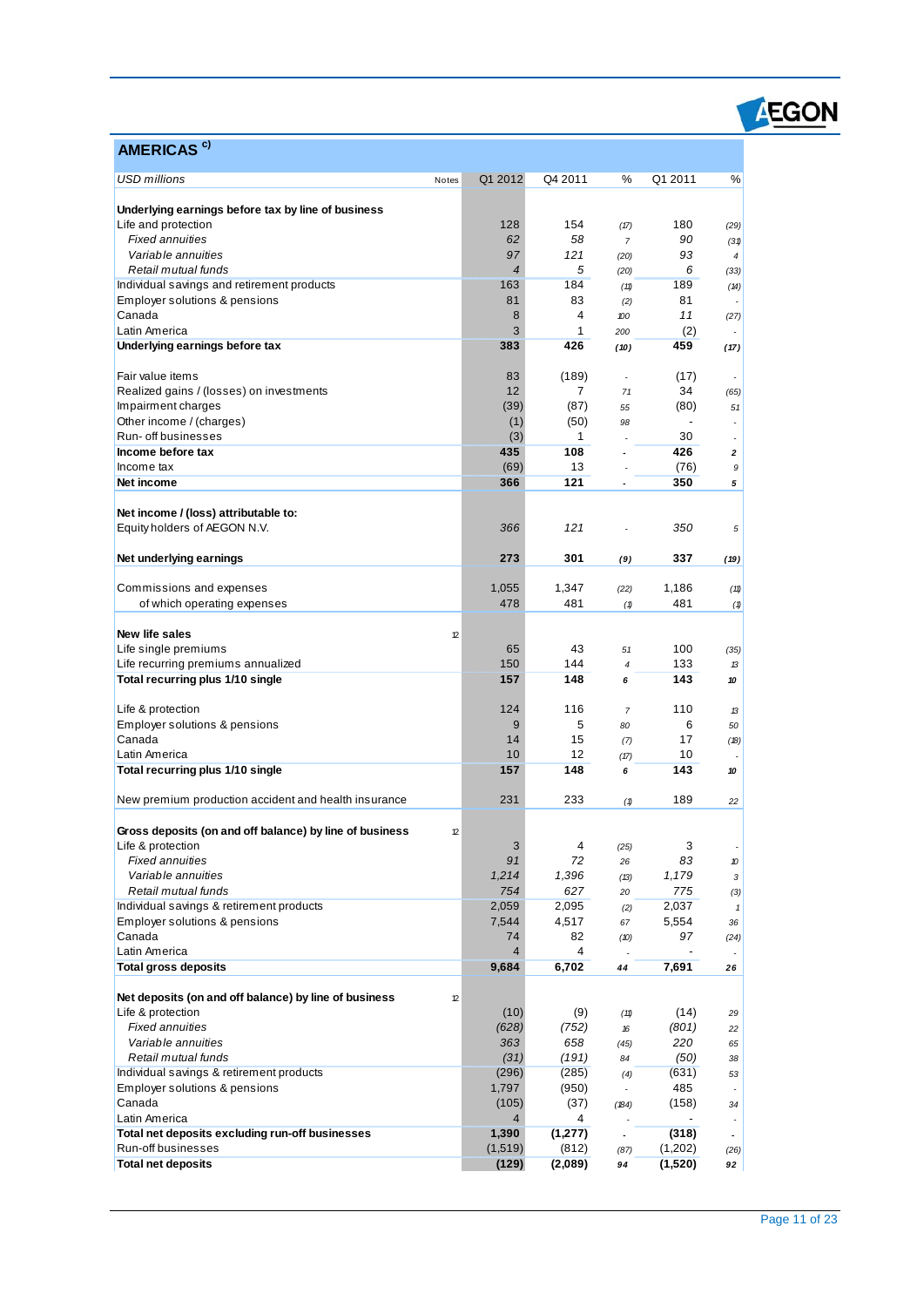

# THE NETHERLANDS

 $\overline{a}$ 

- o **Underlying earnings before tax of EUR 79 million, including a loss of EUR 5 million in Non-life**
- o **Net income increases to EUR 141 million**
- o **New life sales decrease to EUR 32 million as result of lower sales in Life and Pensions**

### **Underlying earnings before tax**

In the first quarter 2012, underlying earnings from AEGON's operations in the Netherlands decreased to EUR 79 million as higher earnings in Life & Savings were offset by lower earnings in Non-life. In addition, earnings were impacted by recurring charges for Corporate Center expenses of EUR 4 million.

- Earnings from AEGON's Life & Savings operations in the Netherlands increased to EUR 56 million, up 30% compared to the first quarter of 2011, partly driven by a higher contribution from AEGON's growing mortgage loan portfolio and cost savings.
- Earnings from the Pension business amounted to EUR 21 million, as the benefit of expense savings was mainly offset by lower investment income.
- Non-life recorded a loss of EUR 5 million, as a result of adverse claim experience on disability products which has been only partly offset by a reserve release following an update of assumptions. General trends in claim experience in disability in the Dutch non-life market are negative and are expected to continue throughout 2012 as a result of the current economic conditions.
- Earnings from the distribution businesses decreased to EUR 7 million mainly driven by deteriorated market conditions.

## **Net income**

Net income from AEGON's businesses in the Netherlands increased to EUR 141 million and included a one-off tax benefit of EUR 19 million. Results on fair value items improved compared to the first quarter of 2011 and amounted to EUR 42 million. Gains on investments totaled EUR 34 million for the quarter and were a result of normal trading activity in the portfolio. Other charges included EUR 3 million related to the restructuring program in the Netherlands.

#### **Return on capital**

The return on average capital, excluding revaluation reserves, invested in AEGON's businesses in the Netherlands declined to 6.4%, the combined result of higher average capital levels and lower net underlying earnings. Return on capital of AEGON's businesses excludes the benefit of leverage at the holding.

#### **Operating expenses**

Operating expenses declined 1% to EUR 187 million, mainly driven by realized cost savings. Operating expenses included additional charges of EUR 3 million related to the restructuring of the Dutch operations.

#### **Sales and deposits**

New life sales decreased in the first quarter to EUR 32 million. Pension sales declined to EUR 14 million, as the comparable quarter of 2011 included a large single contract. Individual life sales declined and amounted to EUR 18 million, primarily driven by a shrinking Dutch life insurance market and lower production levels of mortgage-related life insurance.

Production of mortgages in the first quarter of 2012 declined to EUR 649 million, primarily the result of less activity on the Dutch mortgage market.

Premium production for accident & health amounted to EUR 9 million. Sales in income insurance products declined compared to the first quarter of 2011, as a result of price increases to improve margins. General insurance production amounted to EUR 9 million, up 13% compared to the first quarter of 2011, due to growth in newly added distribution channels.

Gross deposits increased to EUR 560 million, following a marketing campaign at AEGON Bank and the offering of more competitive interest rates.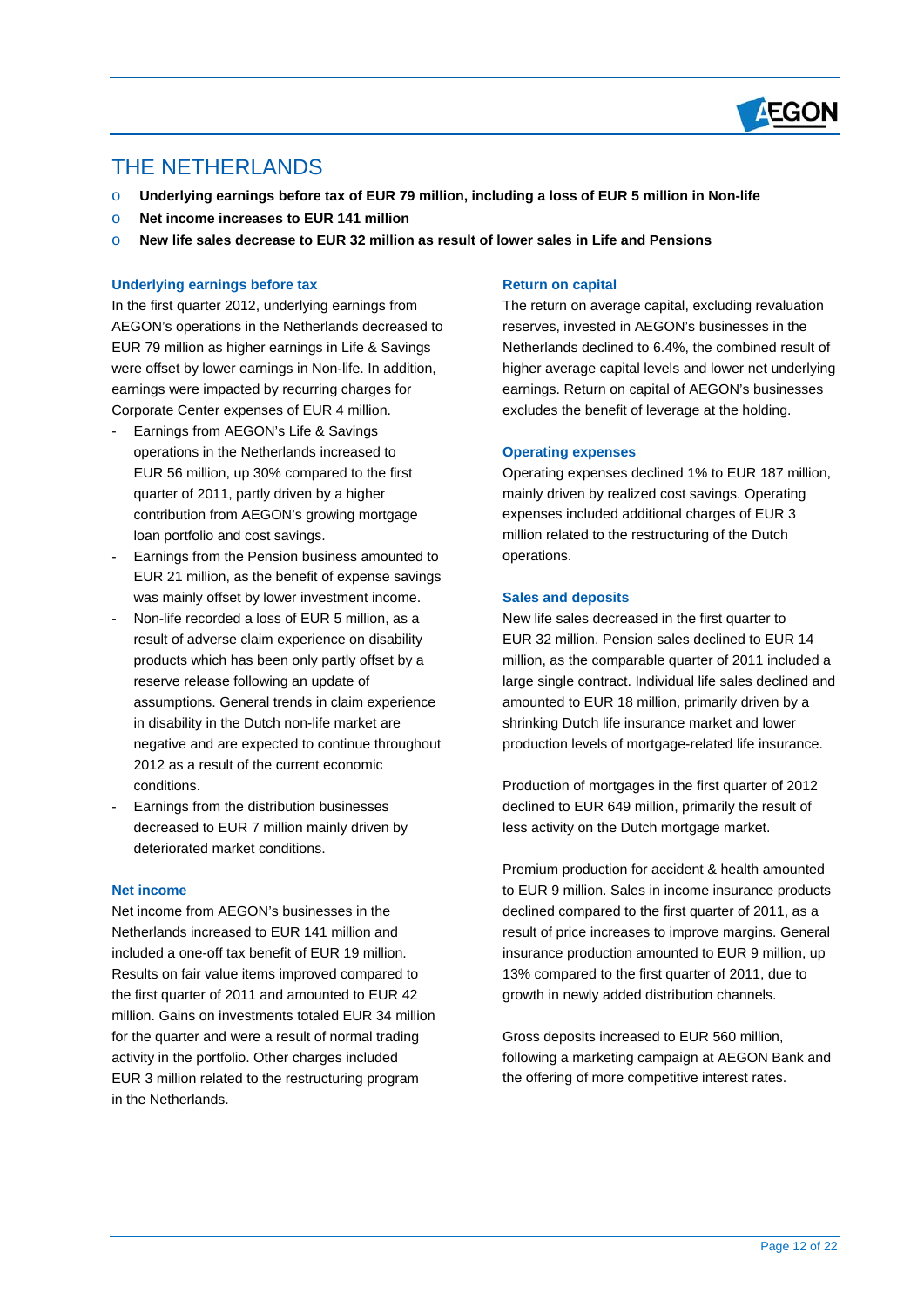

# **Market consistent value of new business**

The market consistent value of new business in the Netherlands increased significantly compared to the first quarter of 2011 to EUR 27 million. The increase was mainly driven by a higher contribution from mortgage loans and the successful introduction of a new mortgage product in 2011 (Banksparen).

#### **Revenue-generating investments**

Revenue-generating investments increased 3% to EUR 64 billion, compared with the previous quarter. The increase was driven mainly by the positive effect of higher equity markets and lower credit spreads.

# **THE NETHERLANDS**

 $\overline{a}$ 

| <b>EUR</b> millions                                     | Notes | Q1 2012        | Q4 2011        | %    | Q1 2011 | ℅    |
|---------------------------------------------------------|-------|----------------|----------------|------|---------|------|
|                                                         |       |                |                |      |         |      |
| Underlying earnings before tax by line of business      |       |                |                |      |         |      |
| Life and Savings                                        |       | 56             | 40             | 40   | 43      | 30   |
| Pensions                                                |       | 21             | 36             | (42) | 22      | (5)  |
| Non-life                                                |       | (5)            | 2              |      | 5       | ٠    |
| Distribution                                            |       | $\overline{7}$ | $\overline{a}$ |      | 11      | (36) |
| Share in underlying earnings before tax of associates   |       |                | (3)            |      |         | ÷,   |
| Underlying earnings before tax                          |       | 79             | 75             | 5    | 81      | (2)  |
| Fair value items                                        |       | 42             | 189            | (78) | (60)    |      |
| Realized gains / (losses) on investments                |       | 34             | 33             | 3    | 35      | (3)  |
| Impairment charges                                      |       | (3)            | (5)            | 40   | (2)     | (50) |
| Other income / (charges)                                |       | (3)            | (84)           | 96   | (8)     | 63   |
| Income before tax                                       |       | 149            | 208            | (28) | 46      | ÷.   |
| Income tax                                              |       | (8)            | (60)           | 87   | (7)     | (14) |
| Net income                                              |       | 141            | 148            | (5)  | 39      | ä,   |
|                                                         |       |                |                |      |         |      |
| Net income / (loss) attributable to:                    |       |                |                |      |         |      |
| Equity holders of AEGON N.V.                            |       | 141            | 148            | (5)  | 39      | ä,   |
|                                                         |       |                |                |      |         |      |
| Net underlying earnings                                 |       | 62             | 50             | 24   | 66      | (6)  |
|                                                         |       |                |                |      |         |      |
| Commissions and expenses                                |       | 270            | 261            | 3    | 272     | (1)  |
| of which operating expenses                             |       | 187            | 191            | (2)  | 189     | (1)  |
| <b>New life sales</b>                                   |       |                |                |      |         |      |
| Life single premiums                                    |       | 245            | 856            | (71) | 457     | (46) |
| Life recurring premiums annualized                      |       | $\overline{7}$ | 31             | (77) | 19      | (63) |
| Total recurring plus 1/10 single                        |       | 32             | 117            | (73) | 65      | (51) |
|                                                         |       |                |                |      |         |      |
| Life and Savings                                        |       | 18             | 13             | 38   | 26      | (31) |
| Pensions                                                |       | 14             | 104            | (87) | 39      | (64) |
| Total recurring plus 1/10 single                        |       | 32             | 117            | (73) | 65      | (51) |
|                                                         |       |                |                |      |         |      |
| New premium production accident and health insurance    |       | 9              | $\overline{7}$ | 29   | 10      | (10) |
| New premium production general insurance                |       | 9              | 6              | 50   | 8       | 13   |
|                                                         |       |                |                |      |         |      |
| Gross deposits (on and off balance) by line of business |       |                |                |      |         |      |
| Life and Savings                                        |       | 560            | 560            |      | 382     | 47   |
| Pensions                                                |       |                |                |      | 80      |      |
| <b>Total gross deposits</b>                             |       | 560            | 560            |      | 462     | 21   |
| Net deposits (on and off balance) by line of business   |       |                |                |      |         |      |
| Life and Savings                                        |       | (185)          | (160)          | (16) | (142)   | (30) |
| Pensions                                                |       |                |                |      | 27      | ٠    |
| <b>Total net deposits</b>                               |       | (185)          | (160)          | (16) | (115)   | (61) |

| <b>REVENUE-GENERATING INVESTMENTS</b>    |          |          |               |
|------------------------------------------|----------|----------|---------------|
|                                          | Mar. 31, | Dec. 31. |               |
|                                          | 2012     | 2011     | $\frac{0}{6}$ |
| Revenue-generating investments (total)   | 64.283   | 62.242   | 3             |
| Investments general account              | 39.572   | 39.019   |               |
| Investments for account of policyholders | 24.711   | 23.223   | 6             |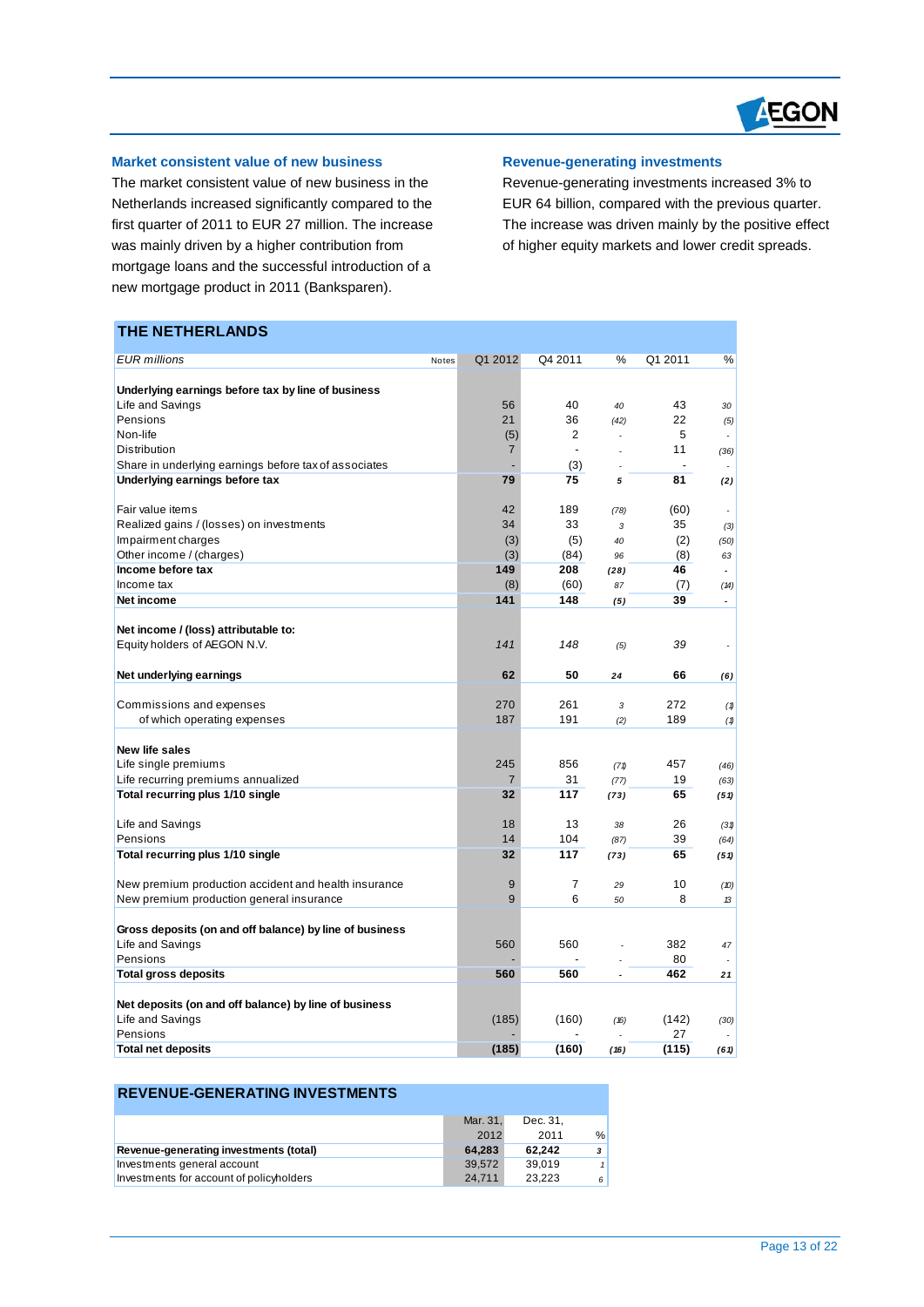

# UNITED KINGDOM

 $\overline{a}$ 

- o **Underlying earnings before tax increase to GBP 25 million as a result of lower expenses**
- o **Net income amounts to GBP 39 million**
- o **New life sales decrease to GBP 178 million due to anticipated lower pension sales**

### **Underlying earnings before tax**

In the first quarter of 2012, underlying earnings before tax increased to GBP 25 million, driven by lower expenses and the non-recurrence of exceptional charges. Earnings were negatively impacted by recurring charges for Corporate Center expenses of GBP 2 million.

- Earnings from Life declined to GBP 15 million, the result of lower earnings from annuities and adverse claims experience in individual protection.
- Earnings from Pensions improved strongly to GBP 11 million, mainly driven by the nonrecurrence of exceptional charges recorded in the previous year and successful implementation of the cost reduction program in the AEGON's business in the UK.
- Distribution recorded a loss of GBP 1 million.

#### **Net income**

Net income declined to GBP 39 million, as higher underlying earnings were more than offset by lower realized gains on investments. Results on fair value items amounted to a loss of GBP 2 million. There were no impairments or realized gains during the quarter. A reduction in the corporate tax rate in the United Kingdom had a positive impact of GBP 22 million.

#### **Return on capital**

The return on average capital, excluding revaluation reserves, invested in AEGON's businesses in the United Kingdom increased to 6.3%, primarily as a result of higher net underlying earnings from pensions. Net underlying earnings for the first quarter of 2012 included a tax benefit of GBP 22 million from a reduction in the corporate tax rate in the United Kingdom. There was a similar benefit in the first quarter in 2011. Return on capital of AEGON's businesses excludes the benefit of leverage at the holding.

#### **Operating expenses**

Operating expenses for the first quarter of 2012 amounted to GBP 62 million, a 37% reduction following the successful implementation of the cost reduction program in the United Kingdom. Operating expenses in the first quarter benefited from favorable timing differences. For the full year, AEGON expects to achieve operating expenses at target level.

#### **Sales and deposits**

New life sales decreased 16% to GBP 178 million compared to the first quarter of 2011, as a result of an anticipated decrease in sales of pensions. In group pensions, increases in new business from increments and new entrants to existing schemes was offset by an anticipated decrease in sales of new schemes following reductions in commission levels to maintain margins. Compared to the fourth quarter of 2011, sales increased by 11%.

#### **Market consistent value of new business**

The market consistent value of new business in the United Kingdom increased to GBP 22 million, mainly driven by lower acquisition expenses and positive margin on the annuities business, partly offset by lower margins on unitized and protection business.

#### **Revenue-generating investments**

Revenue-generating investments increased 3% to GBP 53 billion, compared with year-end of 2011, primarily the result of higher equity markets.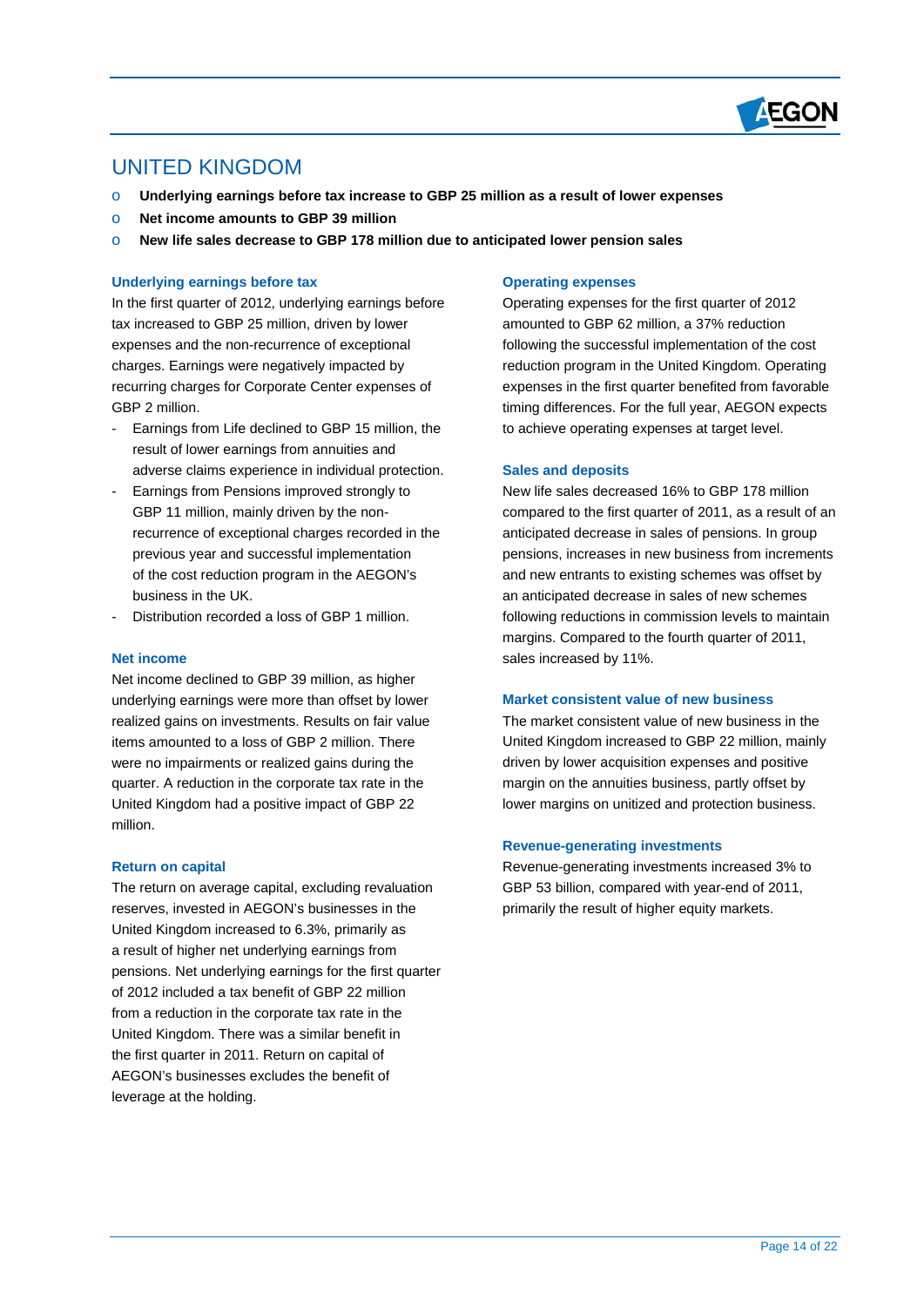

# **UNITED KINGDOM**

 $\overline{a}$ 

| <b>GBP</b> millions                                     | <b>Notes</b> | Q1 2012        | Q4 2011 | %              | Q1 2011                  | %     |
|---------------------------------------------------------|--------------|----------------|---------|----------------|--------------------------|-------|
|                                                         |              |                |         |                |                          |       |
| Underlying earnings before tax by line of business      |              |                |         |                |                          |       |
| Life                                                    |              | 15             | 30      | (50)           | 21                       | (29)  |
| Pensions                                                |              | 11             | (50)    |                | (9)                      |       |
| Distribution                                            |              | (1)            | (2)     | 50             | (2)                      | 50    |
| Underlying earnings before tax                          |              | 25             | (22)    |                | 10                       | 150   |
|                                                         |              |                |         |                |                          |       |
| Fair value items                                        |              | (2)            | 3       |                | (1)                      | (100) |
| Realized gains / (losses) on investments                |              |                | 6       |                | 25                       |       |
| Impairment charges                                      |              |                | (1)     |                | $\overline{\phantom{a}}$ |       |
| Other income / (charges)                                | 7            | 5              | (49)    |                | (5)                      |       |
| Income before tax                                       |              | 28             | (63)    |                | 29                       | (3)   |
| Income tax attributable to policyholder return          |              | (5)            | (4)     | (25)           | (1)                      |       |
| Income before income tax on shareholders return         |              | 23             | (67)    | $\overline{a}$ | 28                       | (18)  |
| Income tax on shareholders return                       |              | 16             | (9)     |                | 18                       | (11)  |
| Net income                                              |              | 39             | (76)    | ٠              | 46                       | (15)  |
|                                                         |              |                |         |                |                          |       |
| Net income / (loss) attributable to:                    |              |                |         |                |                          |       |
| Equity holders of AEGON N.V.                            |              | 39             | (76)    |                | 46                       | (15)  |
| Net underlying earnings                                 |              | 40             | (40)    |                | 33                       | 21    |
|                                                         |              |                |         |                |                          |       |
| Commissions and expenses                                |              | 142            | 184     | (23)           | 172                      | (17)  |
| of which operating expenses                             |              | 62             | 98      | (37)           | 98                       | (37)  |
|                                                         |              |                |         |                |                          |       |
| New life sales                                          | 8            |                |         |                |                          |       |
| Life single premiums                                    |              | 600            | 648     | (7)            | 841                      | (29)  |
| Life recurring premiums annualized                      |              | 118            | 96      | 23             | 127                      | (7)   |
| Total recurring plus 1/10 single                        |              | 178            | 161     | 11             | 211                      | (16)  |
|                                                         |              |                |         |                |                          |       |
| Life                                                    |              | 17             | 17      |                | 16                       | 6     |
| Pensions                                                |              | 161            | 144     | $\mathcal{D}$  | 195                      | (17)  |
| Total recurring plus 1/10 single                        |              | 178            | 161     | 11             | 211                      | (16)  |
|                                                         |              |                |         |                |                          |       |
| Gross deposits (on and off balance) by line of business |              |                |         |                |                          |       |
| Variable annuities                                      |              | $\overline{7}$ | 8       | (13)           | 17                       | (59)  |
| <b>Total gross deposits</b>                             |              | $\overline{7}$ | 8       | (13)           | 17                       | (59)  |
|                                                         |              |                |         |                |                          |       |
| Net deposits (on and off balance) by line of business   |              |                |         |                |                          |       |
| Variable annuities                                      |              | (1)            | 1       |                | 2                        |       |
| <b>Total net deposits</b>                               |              | (1)            | 1       |                | $\overline{2}$           |       |
|                                                         |              |                |         |                |                          |       |

# **REVENUE-GENERATING INVESTMENTS**

|                                          | Mar. 31, | Dec. 31. |               |
|------------------------------------------|----------|----------|---------------|
|                                          | 2012     | 2011     | $\frac{0}{c}$ |
| Revenue-generating investments (total)   | 52.761   | 51.052   | 3             |
| Investments general account              | 8.298    | 8.313    |               |
| Investments for account of policyholders | 44.463   | 42.739   | 4             |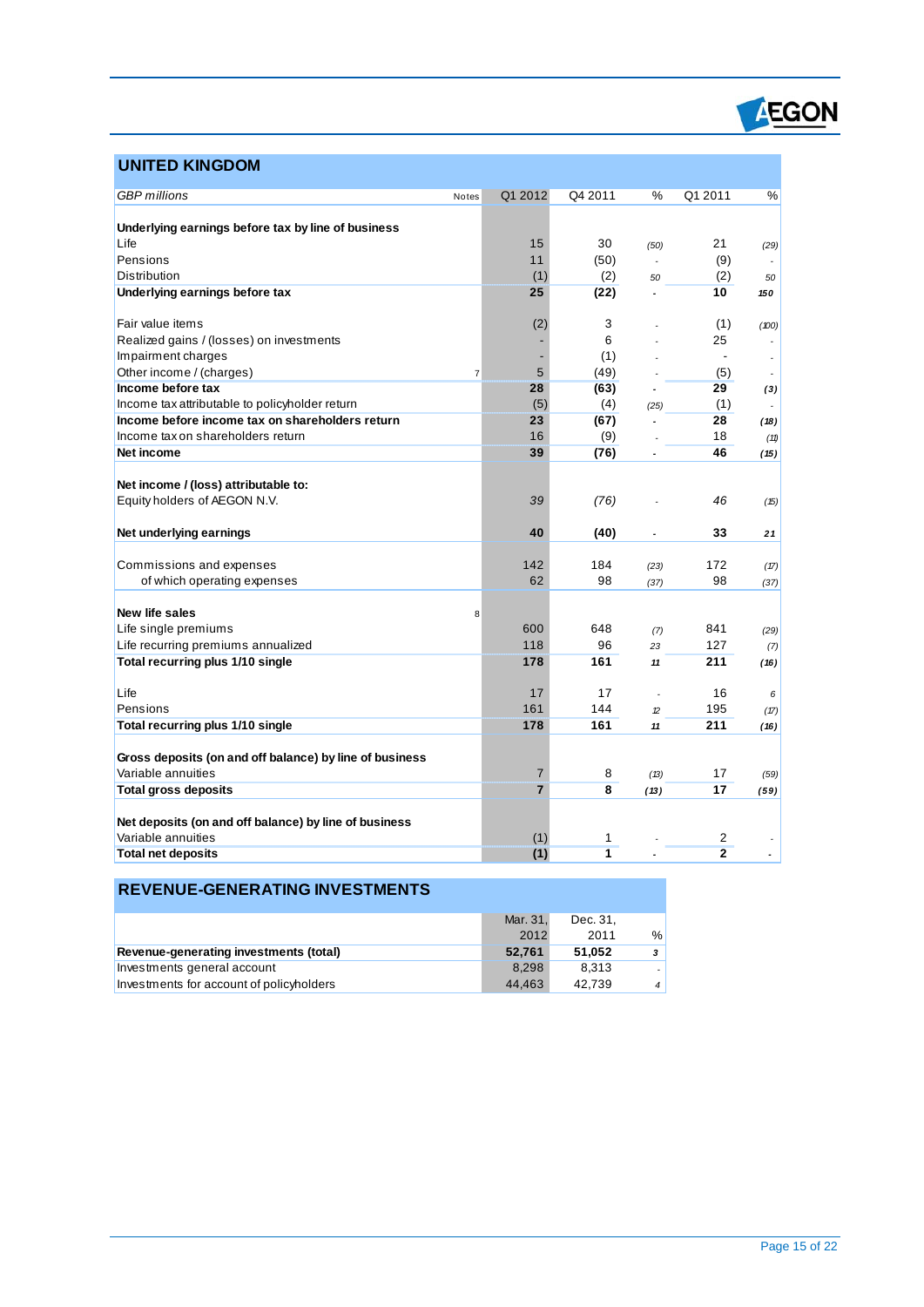

# NEW MARKETS

 $\overline{a}$ 

- o **Underlying earnings before tax increase to EUR 88 million driven by asset management and Asia**
- o **Net income amounts to EUR 48 million, including EUR 17 million charge for Hungarian bank tax**
- o **New life sales decline 5% to EUR 80 million, the result of lower sales in Asia**
- o **Strong deposits of EUR 3.1 billion driven by both retail and institutional inflows for asset management**

# **Underlying earnings before tax**

In New Markets, underlying earnings before tax increased 29% to EUR 88 million. The increase is mainly the result of higher underlying earnings at AEGON Asset Management and Asia, only partly offset by lower underlying earnings from Central & Eastern Europe and Variable Annuities Europe. In addition, earnings were impacted by recurring charges for Corporate Center expenses to all operating units of EUR 2 million.

- Earnings from **Central & Eastern Europe** declined to EUR 23 million, primarily as a result of adverse currency movements. In Hungary, favorable claim experience was offset by lower margins on mortgage loans. In Poland, earnings declined as a result of the pension legislation changes implemented in 2011.
- Results from AEGON's operations in **Asia** increased to EUR 9 million as a result of higher investment income, favorable currency movements and implemented cost savings.
- Earnings from **Spain & France** increased 9% to EUR 25 million as result of business growth in Spain and the inclusion of earnings from Caixa Sabadell Vida.
- Earnings from **Variable Annuities Europe** declined to EUR 2 million which was mainly the result of higher expenses related to projects to position the company for future growth.
- Earnings from **AEGON Asset Management** increased significantly to EUR 29 million, which is the result of growth, increased fee income and timing differences in operating expenses.

# **Net income**

Net income from AEGON's operations in New Markets declined 2% and amounted to EUR 48 million. Higher underlying earnings and positive results from fair value items were offset by higher impairment charges.

The first quarter also included a charge of EUR 17 million related to the full year Hungarian bank tax, while the comparable quarter last year had included a charge of EUR 20 million which was more than offset by a benefit of EUR 37 million related to a settlement of legal claims.

# **Return on capital**

The return on average capital, excluding revaluation reserves, invested in AEGON's businesses in New Markets increased to 9.0%, mainly the result of higher net underlying earnings. Return on capital of AEGON's businesses excludes the benefit of leverage at the holding.

# **Operating expenses**

Operating expenses declined 4% to EUR 143 million in the first quarter, mainly the result from timing differences in asset management operating expenses, which are expected to reverse in the remainder of the year.

# **Sales and deposits**

New life sales declined 5% compared with the first quarter 2011 to EUR 80 million.

- In Central & Eastern Europe, new life sales amounted to EUR 27 million. At constant currencies, new life sales increased 7% as lower production in Hungary was more than offset by higher production in Poland and Turkey.
- In Asia, new life sales declined to EUR 15 million, mainly as a result of lower universal life sales in Hong Kong and Singapore after repricing and lower sales in India following regulatory changes. This was only partly offset by higher production in China due to a more focused approach towards distribution channels.
- New life sales in Spain & France remained level at EUR 38 million as the inclusion of Caixa Sabadell Vida offset the lower production at other joint venture partners in Spain.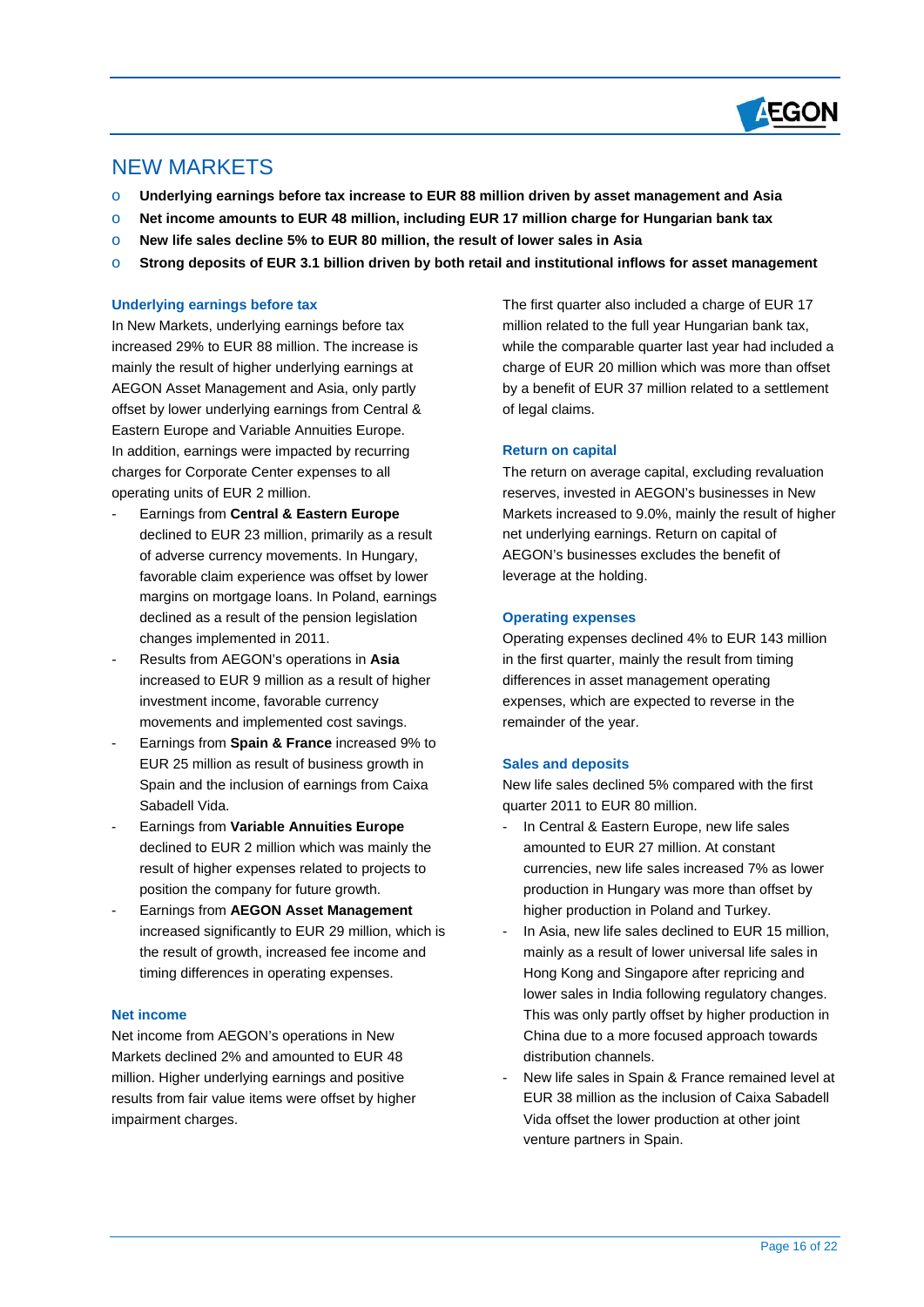

New premium production from AEGON's general insurance in Central & Eastern Europe remained level and amounted to EUR 5 million. New premium production from AEGON's accident & health insurance in CEE and Asia remained level at EUR 10 million.

 $\overline{a}$ 

Gross deposits in New Markets amounted to EUR 3.1 billion and increased strongly compared to first quarter of 2011. Gross deposits in AEGON Asset Management increased substantially to EUR 2.8 billion as a result of good performance in both the retail and institutional segments. In the CEE gross deposits declined following pension legislation changes in Hungary and Poland.

# **Market consistent value of new business**

The market consistent value of new business in New Markets decreased to EUR 24 million as a result of lower margins in Spain and the effect of lower interest rates on margins in Asia and for Variable Annuities Europe.

#### **Revenue-generating investments**

Revenue-generating investments increased 13% compared with the fourth quarter of 2011 to EUR 63 billion, mainly driven by the positive performance of capital markets.

| <b>REVENUE-GENERATING INVESTMENTS</b>       |          |          |                |
|---------------------------------------------|----------|----------|----------------|
|                                             | Mar. 31, | Dec. 31, |                |
|                                             | 2012     | 2011     | $\frac{0}{0}$  |
| Revenue-generating investments (total)      | 63.288   | 56.156   | 13             |
| Investments general account                 | 4.957    | 4.782    | $\overline{4}$ |
| Investments for account of policyholders    | 6,663    | 6.415    | $\overline{4}$ |
| Off balance sheet investments third parties | 51,668   | 44.959   | 15             |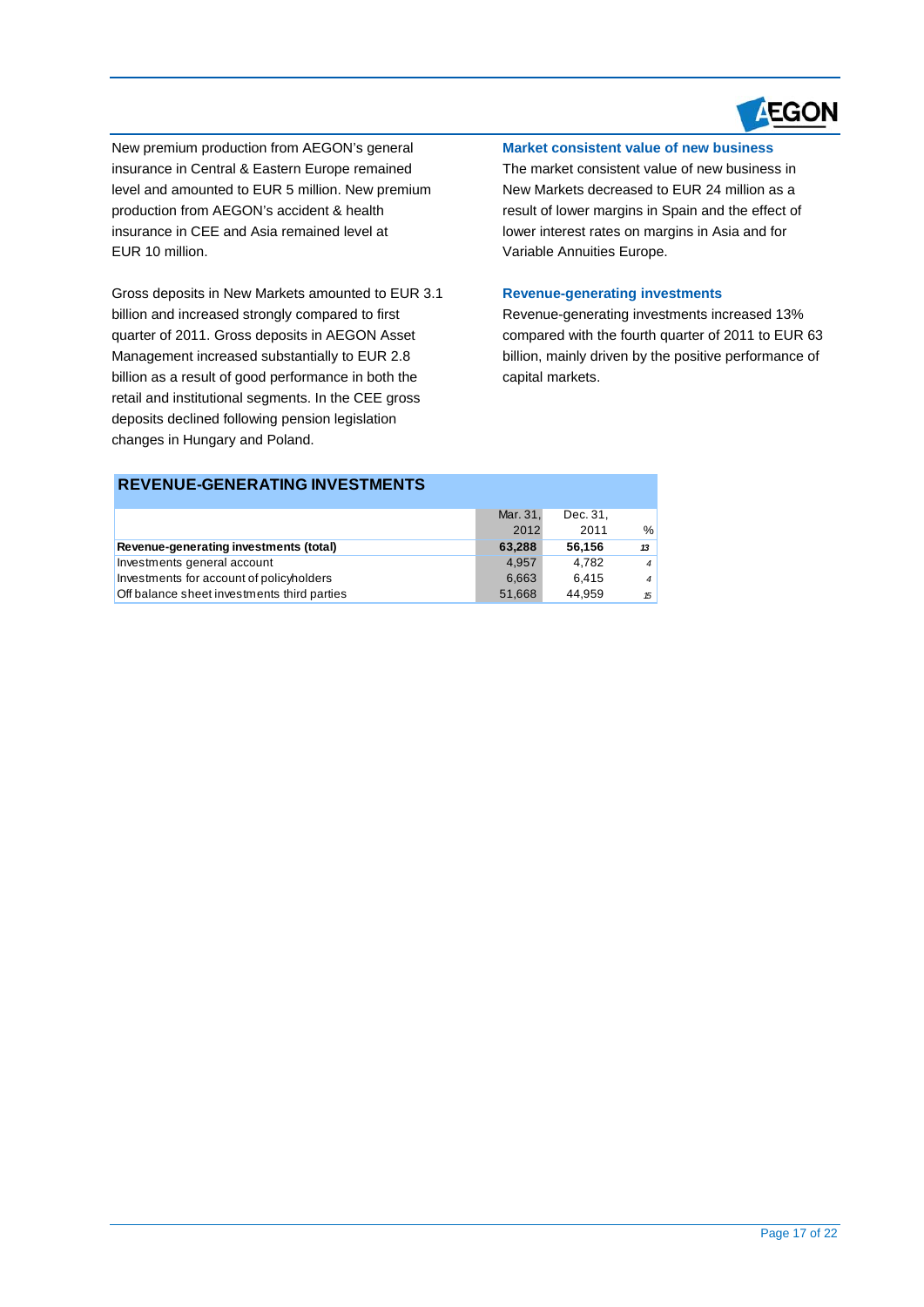

# **NEW MARKETS c)**

 $\overline{a}$ 

| <b>EUR</b> millions                                             | Notes | Q1 2012        | Q4 2011        | %                               | Q1 2011            | $\%$                     |
|-----------------------------------------------------------------|-------|----------------|----------------|---------------------------------|--------------------|--------------------------|
|                                                                 |       |                |                |                                 |                    |                          |
| Underlying earnings before tax<br><b>Central Eastern Europe</b> |       |                |                |                                 |                    |                          |
| Asia                                                            |       | 23<br>9        | 26<br>1        | (2)<br>$\overline{\phantom{a}}$ | 26                 | (2)                      |
| Spain & France                                                  |       | 25             | 24             | $\overline{4}$                  | 23                 | 9                        |
| Variable Annuities Europe                                       |       | $\overline{2}$ | 1              | 100                             | 5                  | (60)                     |
| <b>AEGON Asset Management</b>                                   |       | 29             | 13             | 23                              | 14                 | 107                      |
| Underlying earnings before tax                                  |       | 88             | 65             | 35                              | 68                 | 29                       |
|                                                                 |       |                |                |                                 |                    |                          |
| Fair value items                                                |       | $\overline{7}$ | (10)           |                                 |                    | $\overline{\phantom{a}}$ |
| Realized gains / (losses) on investments                        |       | $\overline{2}$ | $\overline{2}$ |                                 | 3                  | (33)                     |
| Impairment charges                                              |       | (4)            | (25)           | 84                              | (2)                | (100)                    |
| Other income / (charges)                                        |       | (18)           | $\mathbf{1}$   |                                 | 11                 |                          |
| Income before tax                                               |       | 75             | 33             | 127                             | 80                 | (6)                      |
| Income tax<br>Net income                                        |       | (27)<br>48     | (10)<br>23     | (170)<br>109                    | (31)<br>49         | 13                       |
|                                                                 |       |                |                |                                 |                    | (2)                      |
| Net income / (loss) attributable to:                            |       |                |                |                                 |                    |                          |
| Equity holders of AEGON N.V.                                    |       | 48             | 21             | 29                              | 49                 | (2)                      |
| Non-controlling interests                                       |       |                | $\overline{c}$ |                                 |                    |                          |
|                                                                 |       |                |                |                                 |                    |                          |
| Net underlying earnings                                         |       | 59             | 55             | $\overline{ }$                  | 44                 | 34                       |
|                                                                 |       |                |                |                                 |                    |                          |
| Commissions and expenses                                        |       | 208            | 217            | (4)                             | 203                | 2                        |
| of which operating expenses                                     |       | 143            | 153            | (7)                             | 149                | (4)                      |
| <b>New life sales</b>                                           | 12    |                |                |                                 |                    |                          |
| Life single premiums                                            |       | 146            | 230            | (37)                            | 209                | (30)                     |
| Life recurring premiums annualized                              |       | 66             | 60             | 10                              | 63                 | 5                        |
| Total recurring plus 1/10 single                                |       | 80             | 83             | (4)                             | 84                 | (5)                      |
|                                                                 |       |                |                |                                 |                    |                          |
| Life                                                            |       | 75             | 80             | (6)                             | 70                 | 7                        |
| Associates                                                      |       | 5              | 3              | 67                              | 14                 | (64)                     |
| Total recurring plus 1/10 single                                |       | 80             | 83             | (4)                             | 84                 | (5)                      |
| Central Eastern Europe                                          |       | 27             | 26             |                                 | 27                 |                          |
| Asia                                                            |       | 15             | 15             | 4                               | 19                 | (21)                     |
| Spain & France                                                  |       | 38             | 42             | (D)                             | 38                 |                          |
| Total recurring plus 1/10 single                                |       | 80             | 83             | (4)                             | 84                 | (5)                      |
|                                                                 |       |                |                |                                 |                    |                          |
| New premium production accident and health insurance            |       | 10             | 9              | 11                              | 10                 |                          |
| New premium production general insurance                        |       | 5              | $\overline{7}$ | (29)                            | 5                  | $\overline{\phantom{a}}$ |
|                                                                 |       |                |                |                                 |                    |                          |
| Gross deposits (on and off balance)<br>Central Eastern Europe   | 12    |                |                |                                 |                    |                          |
| Asia                                                            |       | 116<br>34      | 153<br>32      | (24)<br>6                       | 182<br>11          | (36)                     |
| Spain & France                                                  |       | 10             | 34             | (71)                            | 8                  | 25                       |
| Variable Annuities Europe                                       |       | 120            | 118            | $\overline{c}$                  | 131                | (8)                      |
| <b>AEGON Asset Management</b>                                   |       | 2,803          | 1,185          | 137                             | 935                | 200                      |
| <b>Total gross deposits</b>                                     |       | 3,083          | 1,522          | 103                             | 1,267              | 143                      |
|                                                                 |       |                |                |                                 |                    |                          |
| Net deposits (on and off balance)                               | 12    |                |                |                                 |                    |                          |
| Central Eastern Europe                                          |       | 42             | 144            | (71)                            | 108                | (61)                     |
| Asia                                                            |       | 31             | 29             | $\overline{7}$                  | 11                 | 182                      |
| Spain & France                                                  |       | (26)           | (12)           | (117)                           | (11)               | (136)                    |
| Variable Annuities Europe                                       |       | 28             | 38             | (26)                            | 26                 | 8                        |
| <b>AEGON Asset Management</b><br><b>Total net deposits</b>      |       | 1,289<br>1,364 | (91)<br>108    |                                 | (1,853)<br>(1,719) |                          |
|                                                                 |       |                |                |                                 |                    |                          |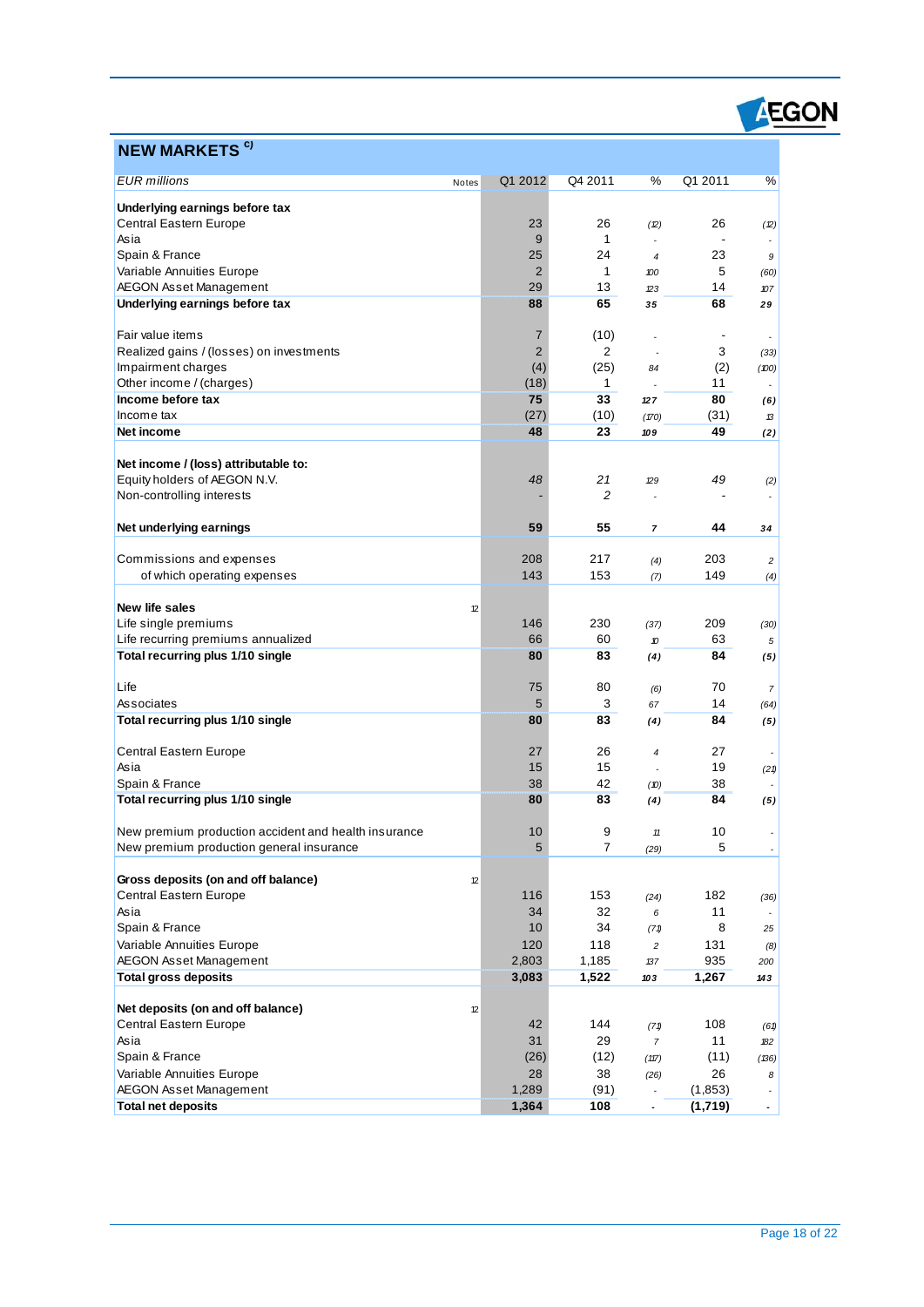

# APPENDIX II

 $\overline{a}$ 

÷

| <b>MARKET CONSISTENT VALUE OF NEW BUSINESS</b> |               |         |      |         |      |  |  |
|------------------------------------------------|---------------|---------|------|---------|------|--|--|
|                                                | <b>MC VNB</b> |         |      |         |      |  |  |
| <b>EUR</b> millions, after tax                 | Q1 2012       | Q4 2011 | %    | Q1 2011 | $\%$ |  |  |
|                                                |               |         |      |         |      |  |  |
| Americas                                       | 47            | (5)     |      | 66      | (29) |  |  |
| The Netherlands                                | 27            | 37      | (27) |         |      |  |  |
| United Kingdom                                 | 27            | 24      | 13   | 19      | 42   |  |  |
| New Markets                                    | 24            | 15      | 60   | 35      | (31) |  |  |
| <b>Total</b>                                   | 125           | 71      | 76   | 121     | 3    |  |  |

| <b>MODELED NEW BUSINESS, APE AND DEPOSITS</b> |       |                         |         |                  |         |                |  |
|-----------------------------------------------|-------|-------------------------|---------|------------------|---------|----------------|--|
|                                               |       | <b>Premium business</b> |         |                  |         |                |  |
|                                               |       |                         |         | <b>APE</b>       |         |                |  |
| EUR millions                                  | Notes | Q1 2012                 | Q4 2011 | %                | Q1 2011 | %              |  |
|                                               | 9     |                         |         |                  |         |                |  |
| Americas                                      |       | 279                     | 284     | (2)              | 218     | 28             |  |
| The Netherlands                               |       | 70                      | 173     | (60)             | 75      | (7)            |  |
| <b>United Kingdom</b>                         |       | 216                     | 187     | 16               | 237     | (9)            |  |
| <b>New Markets</b>                            |       | 129                     | 108     | $\boldsymbol{p}$ | 120     | 8 <sup>1</sup> |  |
| <b>Total</b>                                  |       | 694                     | 752     | (8)              | 650     |                |  |

|                       |       | <b>Deposit business</b><br><b>Deposits</b> |         |      |         |      |  |
|-----------------------|-------|--------------------------------------------|---------|------|---------|------|--|
| <b>EUR</b> millions   | Notes | Q1 2012                                    | Q4 2011 | %    | Q1 2011 | %    |  |
|                       | 9     |                                            |         |      |         |      |  |
| Americas              |       | 4,935                                      | 3,449   | 43   | 4,340   | 14   |  |
| <b>United Kingdom</b> |       | 8                                          | 10      | (20) | 19      | (58) |  |
| <b>New Markets</b>    |       | 180                                        | 251     | (28) | 215     | (16) |  |
| <b>Total</b>          |       | 5,123                                      | 3,710   | 38   | 4,574   | 12   |  |

| <b>MC VNB/PVNBP SUMMARY</b> |              |                         |              |                         |                       |  |
|-----------------------------|--------------|-------------------------|--------------|-------------------------|-----------------------|--|
|                             |              | <b>Premium business</b> |              |                         |                       |  |
|                             |              | MC VNB                  | <b>PVNBP</b> | MC VNB/<br><b>PVNBP</b> | MC VNB/<br><b>APE</b> |  |
| EUR millions                | <b>Notes</b> | Q1 2012                 |              | $\frac{0}{0}$           | $\frac{0}{0}$         |  |
|                             | 10           |                         |              |                         |                       |  |
| Americas                    |              | 32                      | 1,212        | 2.6                     | 11.3                  |  |
| The Netherlands             |              | 27                      | 816          | 3.3                     | 38.5                  |  |
| United Kingdom              |              | 27                      | 1,408        | 1.9                     | 12.4                  |  |
| <b>New Markets</b>          |              | 23                      | 962          | 2.4                     | 18.1                  |  |
| <b>Total</b>                |              | 109                     | 4,398        | 2.5                     | 15.7                  |  |

|                       |              | <b>Deposit business</b><br><b>PVNBP</b><br>MC VNB/<br>MC VNB<br><b>PVNBP</b> |         |     | MC VNB/<br><b>Deposits</b> |
|-----------------------|--------------|------------------------------------------------------------------------------|---------|-----|----------------------------|
| EUR millions          | <b>Notes</b> |                                                                              | Q1 2012 | %   | $\frac{0}{0}$              |
|                       | 10           |                                                                              |         |     |                            |
| Americas              |              | 15                                                                           | 7,424   | 0.2 | 0.3                        |
| <b>United Kingdom</b> |              | -                                                                            | 8       | -   |                            |
| <b>New Markets</b>    |              | 1                                                                            | 280     | 0.2 | 0.4                        |
| <b>Total</b>          |              | 16                                                                           | 7.712   | 0.2 | 0.3                        |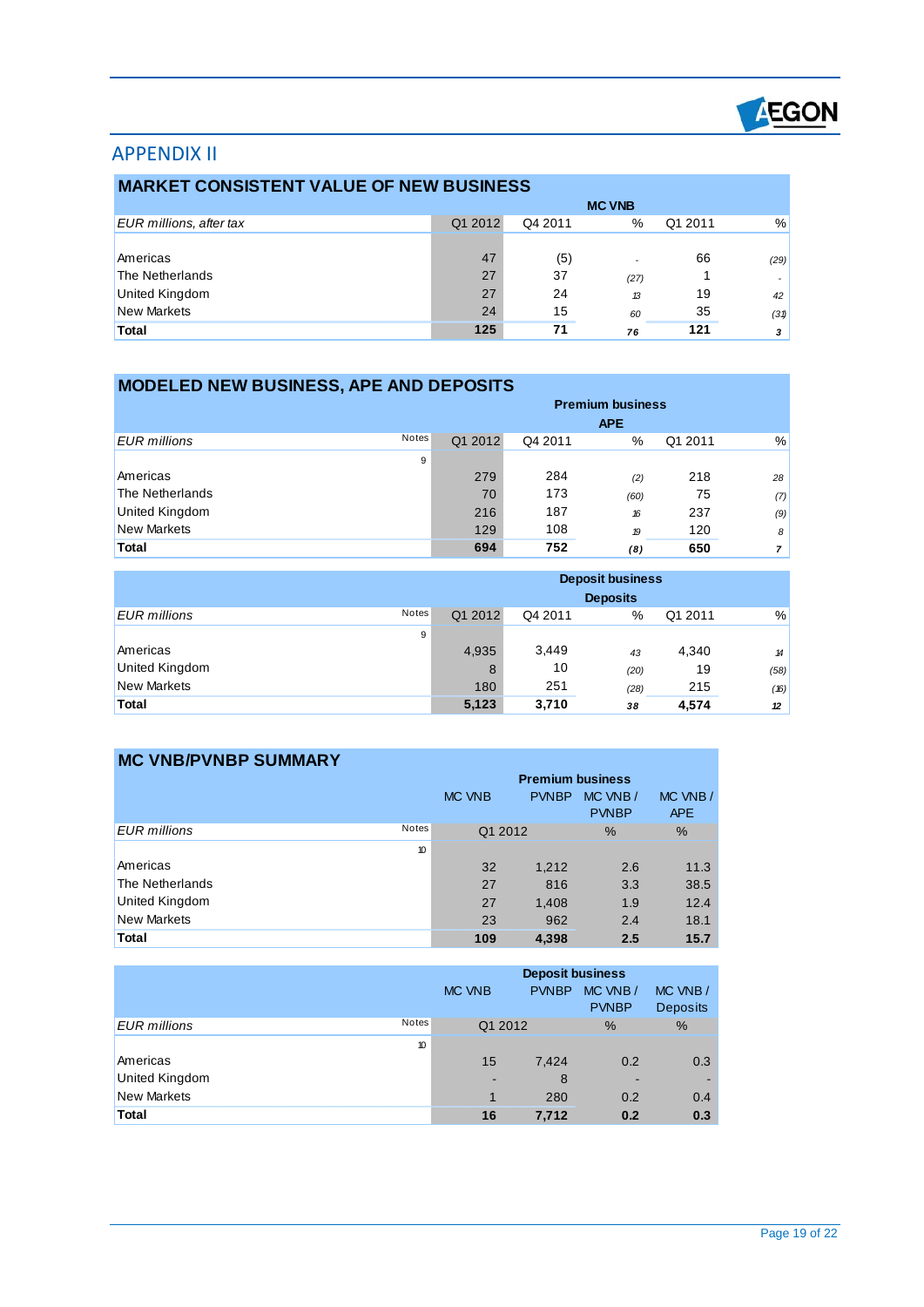

**Notes:**

 $\overline{a}$ 

1) For segment reporting purposes underlying earnings before tax, net underlying earnings, commissions and expenses, operating expenses, income tax including associated companies, income before tax including associated companies and market consistent value of new business are calculated by consolidating on a proportionate basis the revenues and expenses of certain of our associated companies in Spain, India, Brazil and Mexico. We believe that our non-IFRS measures provide meaningful information about the underlying operating results of our business including insight into the financial measures that our senior management uses in managing our business. Among other things our senior management is compensated based in part on AEGON's results against targets using the non-IFRS measures presented here. While other insurers in our peer group present substantially similar non-IFRS measures, the non-IFRS measures presented in this document may nevertheless differ from the non-IFRS measures presented by other insurers. There is no standardized meaning to these measures under IFRS or any other recognized set of accounting standards and readers are cautioned to consider carefully the different ways in which we and our peers present similar information before comparing them.

AEGON believes the non-IFRS measures shown herein, when read together with our reported IFRS financial statements, provide meaningful supplemental information for the investing public to evaluate AEGON's business after eliminating the impact of current IFRS accounting policies for financial instruments and insurance contracts, which embed a number of accounting policy alternatives that companies may select in presenting their results (i.e. companies can use different local GAAPs) and that can make the comparability from period to period difficult.

For a definition of underlying earnings and the reconciliation from underlying earnings before tax to income before tax we refer to Note 3 "Segment information" of our Condensed consolidated interim financial statements.

- <sup>2)</sup> Net income refers to net income attributable to equity holders of AEGON N.V. and minority interest.
- 3) Sales is defined as new recurring premiums plus 1/10 of single premiums plus 1/10 of gross deposits plus new premium production accident and health plus new premium production general insurance.
- 4) The present value, at point of sale, of all cashflows for new business written during the reporting period, calculated using approximate point of sale economics assumptions. Market consistent value of new business is calculated using a risk neutral approach, ignoring the investment returns expected to be earned in the future in excess of risk free rates (swap curves), with the exeption of an allowance for liquidity premium. The market consistent value of new business is calculated on a post tax basis, after allowing for the time value financial options and guarentees, a market value margin for non-hedgeable financial and non-financial risks and the costs of non-hedgeable stranded capital.
- <sup>5)</sup> Return on equity is calculated by dividing the net underlying earnings after cost of leverage by the average shareholders' equity excluding the preferred shares and the revaluation reserve.
- $6$  Capital securities that are denominated in foreign currencies are, for purposes of calculating the capital base ratio, revalued to the period-end exchange rate. All ratios exclude AEGON's revaluation reserve.
- 7) Included in other income/(charges) are charges made to policyholders with respect to income tax in the United Kingdom.
- 8) Includes production on investment contracts without a discretionary participation feature of which the proceeds are not recognized as revenues but are directly added to our investment contract liabilities.
- $9$  APE = recurring premium + 1/10 single premium.
- 10) PVNBP: Present value of new business premiums (PVNBP) is the premiums for the new business sold during the reporting period, projected using assumptions and projection periods that are consistent with those used to calculate the market consistent value of new business, discounted back to point of sale using the swap curve (plus liquidity premium where applicable).
- 11) Reconciliation of operating expenses, used for segment reporting, to our IFRS based operating expenses. Q1 2012

| Employee expenses                        | 504 |
|------------------------------------------|-----|
| Administrative expenses                  | 262 |
| Operating expenses for IFRS reporting    | 766 |
| Operating expenses related to associates | 15  |
| Operating expenses in earnings release   | 781 |

<sup>12)</sup> New life sales, gross deposits and net deposits data include results of our associated companies in Spain, India, Brazil and Mexico which are consolidated on a proportionate basis.

- <sup>13)</sup> Operational free cash flow reflect the sum of the return on free surplus, earnings on in-force business, release of required surplus on in-force business reduced by new business first year strain and required surplus on new business. Refer to our Embedded Value 2011 report for further details.
- a) The calculation of the IGD (Insurance Group Directive) capital surplus and ratio are based on Solvency I capital requirements on IFRS for entities within the EU (Pillar 1 for AEGON UK), and local regulatory solvency measurements for non-EU entities. Specifically, required capital for the life insurance companies in the US is calculated as two times the upper end of the Company Action Level range (200%) as applied by the National Association of Insurance Commissioners in the US. The calculation of the IGD ratio excludes the available and required capital of the UK With-Profit funds. In the UK solvency surplus calculation the local regulator only allows the available capital number of the With-Profit funds included in overall local available capital to be equal to the amount of With-Profit funds' required capital.
- b) The results in this release are unaudited.
- c) The comparative 2011 figures have been revised to reflect changes in AEGON's organization. Businesses in Asia, which were previously managed by AEGON Americas, are included in the Asia line of business within the New Markets segment. This revision in financial reporting reflects changes in management of the organization, as AEGON's Asian operations are now managed from the company's regional head office in Hong Kong.

#### **Currencies**

Income statement items: average rate 1 EUR = USD 1.3101 (2011: USD 1.3663). Income statement items: average rate 1 EUR = GBP 0.8335 (2011: GBP 0.8523). Balance sheet items: closing rate 1 EUR = USD 1.3317 (2011: USD 1.4207; year-end 2011: USD 1.2982). Balance sheet items: closing rate 1 EUR = GBP 0.8335 (2011: GBP 0.8837; year-end 2011: GBP 0.8353).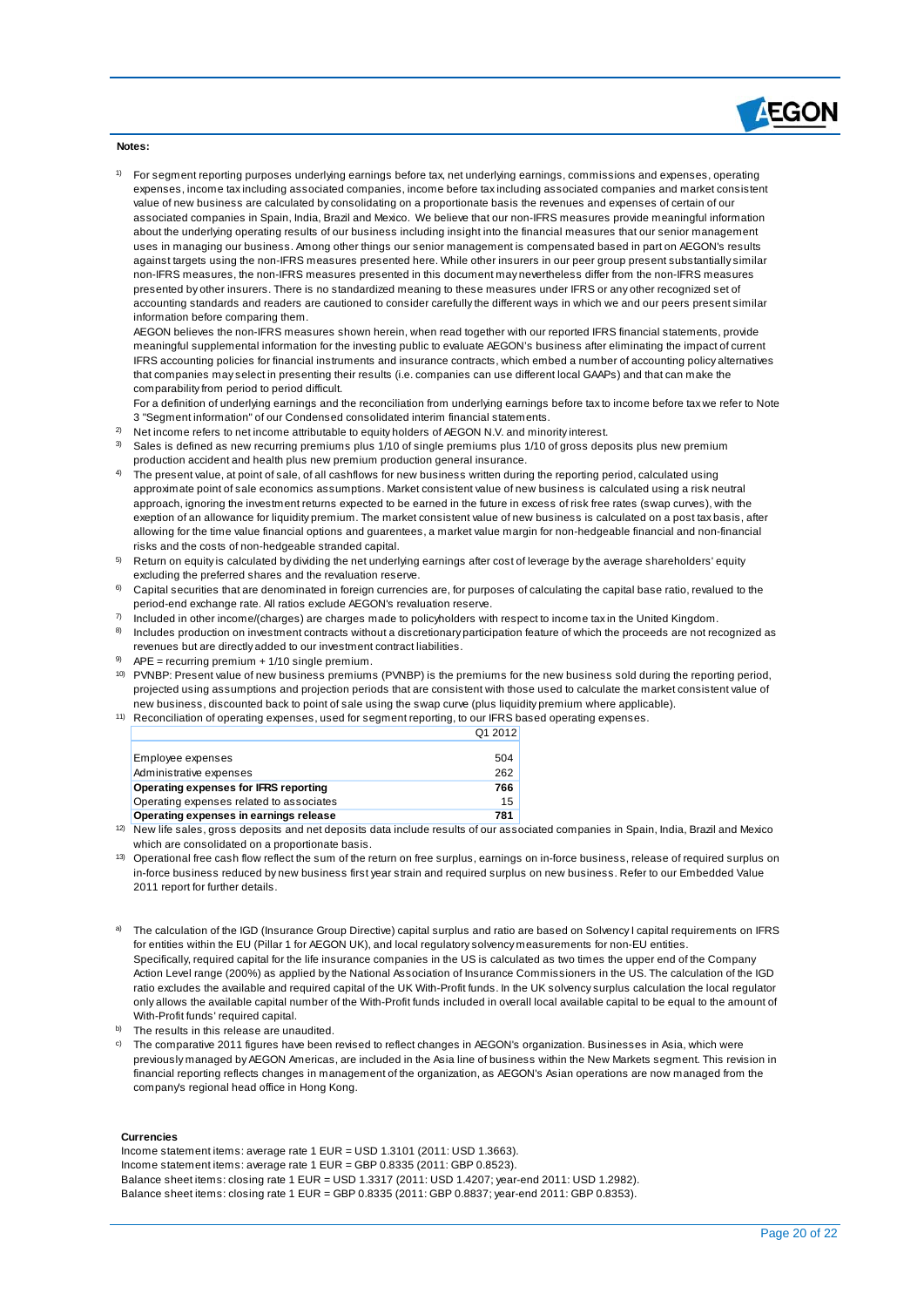

# ADDITIONAL INFORMATION

### **The Hague, May 10, 2012**

## **Media conference call**

7:45 a.m. CET: Audio webcast on [www.aegon.com](http://www.aegon.com/)

#### **Analyst & investor conference call**

9:00 a.m. CET: Audio webcast on [www.aegon.com](http://www.aegon.com/)

#### **Call-in numbers**

United States: +1 480 629 9673 United Kingdom: +44 207 153 2027 The Netherlands: +31 45 631 6902

# **Replay**

 $\overline{a}$ 

Two hours after the conference call, a replay will be available on www.aegon.com.

# **Supplements**

AEGON's Q1 2012 Financial Supplement and Condensed Consolidated Interim Financial Statements are available on [www.aegon.com](http://www.aegon.com/).

#### **About AEGON**

As an international life insurance, pensions and asset management company based in The Hague, AEGON has businesses in over twenty markets in the Americas, Europe and Asia. AEGON companies employ over 25,000 people and have nearly 47 million customers across the globe.

| Key figures – EUR                                 | Q1 2012      | Full year 2011 |
|---------------------------------------------------|--------------|----------------|
| Underlying earnings before tax                    | 425 million  | 1.5 billion    |
| New life sales                                    | 445 million  | 1.8 billion    |
| Gross deposits                                    | 11.0 billion | 32 billion     |
| Revenue-generating investments<br>(end of period) | 437 billion  | 424 billion    |

## **Contact information**

**Media Relations: Greg Tucker**  + 31 (0) 70 344 8956 gcc-ir@aegon.com

# **Investor Relations:**  Willem van den Berg

+ 31 (0) 70 344 8305 ir@aegon.com

**www.aegon.com**